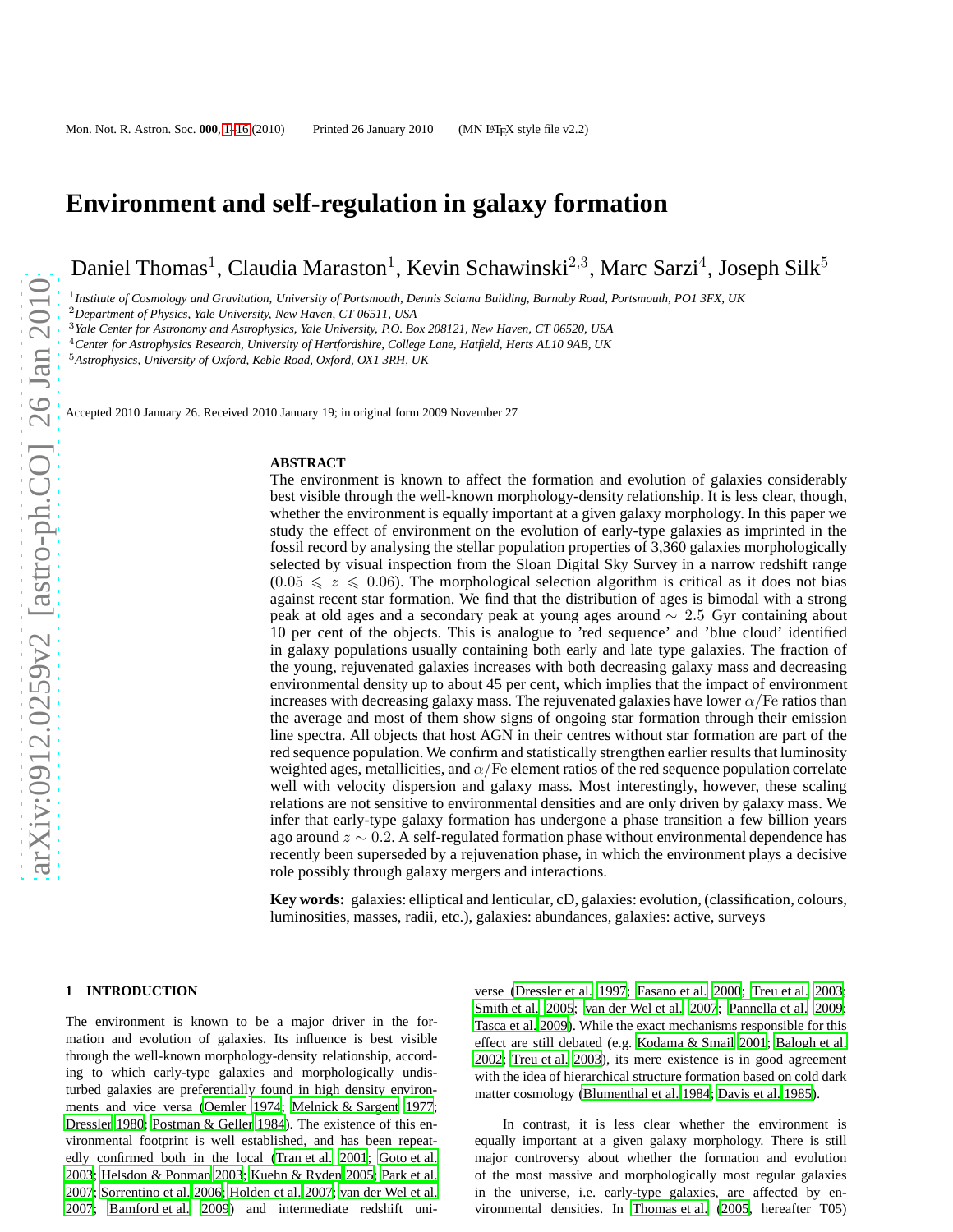studying the local early-type galaxy population (what we call the 'astro-archaeology approach') we find significant evolution as a function of environment in agreement with a large number of investigations in the literature [\(Trager et al. 2000a;](#page-15-3) [Longhetti et al. 2000;](#page-14-11) [Poggianti et al. 2001a](#page-14-12); [Kuntschner et](#page-14-13) al. [2002;](#page-14-13) [Terlevich & Forbes 2002](#page-14-14); [Proctor et al. 2004](#page-14-15); Denicoló et al. [2005;](#page-13-10) [Mendes de Oliveira et al. 2005](#page-14-16); [Collobert et al. 2006;](#page-13-11) [Schawinski et al. 2007a;](#page-14-17) Sánchez-Blázquez et al. 2006; [Rakos et al. 2007](#page-14-19); [Annibali et al. 2007](#page-12-0); [de la Rosa et al. 2007](#page-13-12)). In summary, early-type galaxies in lower densities appear younger by  $1 - 2$  Gyr at given galaxy mass.

These differences should become even more pronounced when probing earlier epochs. As discussed in the review by [Renzini \(2006](#page-14-20)), however, studies of the intermediate redshift early-type galaxy population do not confirm this picture. The same colour evolution for both field and cluster galaxies is found in recent redshift surveys [\(Wolf et al. 2003](#page-15-4); [Bell et al. 2004;](#page-13-13) [Koo et al. 2005;](#page-14-21) [Tanaka et al. 2005](#page-14-22); [Bundy et al. 2006](#page-13-14)). This negligible influence from the environment is further supported by investigations of the fundamental plane of ellipticals, star formation rates, luminosity function etc. back to redshift  $z \sim 1$ , that again find similar evolution in clusters and in the field [\(Treu et al. 2001;](#page-15-5) [van Dokkum & Ellis 2003](#page-15-6); [van der Wel et al.](#page-15-7) [2005](#page-15-7); [di Serego Alighieri et al. 2005;](#page-13-15) [Jørgensen et al. 2006;](#page-13-16) [van Dokkum & van der Marel 2006](#page-15-8); [di Serego Alighieri et al.](#page-13-17) [2006](#page-13-17); [Feulner et al. 2006](#page-13-18); [Strazzullo et al. 2006](#page-14-23); [Pannella et al.](#page-14-7) [2009](#page-14-7)). Finally, [Wake et al. \(2005](#page-15-9)) study clusters at  $z \sim 0.3$  with a large range of X-ray properties and also find a relatively small influence of the environment on the colour-magnitude relation.

With this paper we utilise the SDSS database to check the result found in T05 via an increase of the sample size by more than an order of magnitude. The Sloan Digital Sky Survey (SDSS, [York et al. 2000](#page-15-10)) provides the opportunity to explore huge homogeneous samples of early-type galaxies in the nearby universe, comprising several ten thousands of objects, so that a statistically meaningful investigation of the stellar population parameters of galaxies and their dependence on environment can be attempted. We analyse the stellar population parameters luminosity-weighted age, metallicity, and  $\alpha$ /Fe element ratio of 3,360 early-type galaxies drawn from the SDSS in a narrow redshift range (0.05  $\leq$  z  $\leq$  0.06). A major strength of our approach is the application of strict morphological selection criteria based on visual inspection of 48,023 galaxies. We confirm the basic result of T05 as far as 'archaeological downsizing' and the major formation epochs of early-type galaxies are concerned. However, different from T05, the latter turn out to be insensitive to changes of the environment for the bulk of the early-type galaxy population.

The paper is organised as follows. In Section 2 we describe in brief the construction of the galaxy catalogue, and the method to derive stellar population parameters. The results on stellar population scaling relations are presented in Section 3, galaxy formation epochs are discussed in Section 4. The paper concludes with discussion of the results and literature comparison in Sections 5 and 6.

### <span id="page-1-0"></span>**2 DATA SAMPLE AND ANALYSIS**

The sample utilised here is part of a project called MOSES: **MO**rphologically **S**elected **E**arly-types in **S**DSS. We have collected a magnitude limited sample of 48,023 galaxies in the redshift range  $0.05 \leqslant z \leqslant 0.1$  with apparent  $r$ -band magnitude brighter than  $16.8$ from the SDSS Data Release 4 [\(Adelman-McCarthy et al. 2006](#page-12-1)).

Model magnitudes are used throughout this work. The most radical difference with respect to other galaxy samples constructed from SDSS is our choice of purely morphological selection of galaxy type. All galaxies in this sample have been visually inspected and classified by eye into early- and late-type morphology. We have already used this approach in [Schawinski et al. \(2007b\)](#page-14-24), and more details on the morphological selection and other sample characteristics can be found there. In the following, we provide a brief summary with focus on the aspects that are most relevant for the present work.

### **2.1 Morphological selection**

We *visually* inspected the 48,023 objects and divided the sample in 31,521 late-type (spiral arms, clear disc-like structures) and 16,502 early-type (roundish, elliptically shaped) galaxies. Hence, 34 per cent of the objects are classified as 'early-type'. This is in good agreement with the typical value found in average environments (see references in the Introduction). For the present study we aim to minimise contamination by late-type galaxies, hence our relatively strict selection criteria yield a conservative early-type galaxy fraction that is slightly smaller than the recent determination based on SDSS by [van der Wel et al.](#page-15-1) (∼ 40 per cent, [2007](#page-15-1)) but in good agreement with other determinations in the literature (see [Bamford et al. 2009,](#page-13-4) and references therein).

Elliptically shaped objects with irregular structures, potentially indicative of tidal tails originating from recent galaxy-galaxy interaction/merger events, were included in the 'early-type' category. The principal aim was to separate spiral and disc-like galaxies from early-types. The major advantage of this strategy is that our sample is not biased against star forming elliptical galaxies. No further selection criteria based on stellar population properties such as colour, spectral shape, or concentration index have been applied. Indeed, this catalogue differs most from previous SDSS-based early-type galaxy catalogues (e.g., [Bernardi et al. 2003](#page-13-19)) through its inclusion of (typically low-mass) objects with unusually blue colours. We have extended this approach recently through the Galaxy Zoo project [\(Lintott et al. 2008](#page-14-25)), which uses several ten thousands of volunteers on the internet to classify galaxies through a web interface. Among other projects, these classifications have led to the construction of a large sample of blue early-type galaxies (Schawinski et al 2009b; see also Kannappan et al 2009).

### **2.2 Environmental density**

For the estimate of the environmental density we adopt the method developed and described in full detail in [Schawinski et al. \(2007a](#page-14-17)) and [Yoon et al. \(2008\)](#page-15-11). In a nutshell, we calculate the local number density of objects brighter than a certain absolute magnitude in a 6 Mpc sphere around the object of interest. A Gaussian weight function centred on the object ensures to avoid contamination from neighbouring structures, and an adjustment of the side length of the 'sphere' in redshift direction is invoked in order to account for the 'finger of God effect'. We have tested various sizes for the Gaussian weight functions and found that the final results of this work are not sensitive to the particular size of the sphere around 6 Mpc. Note that the results using spheres of only a few Mpc size were noisier because of the sparse sampling by SDSS fibers. The 6 Mpc chosen here can be considered conservative for the purposes of this work in that this choice assures the definition of low environmental density to indicate truly isolated regions.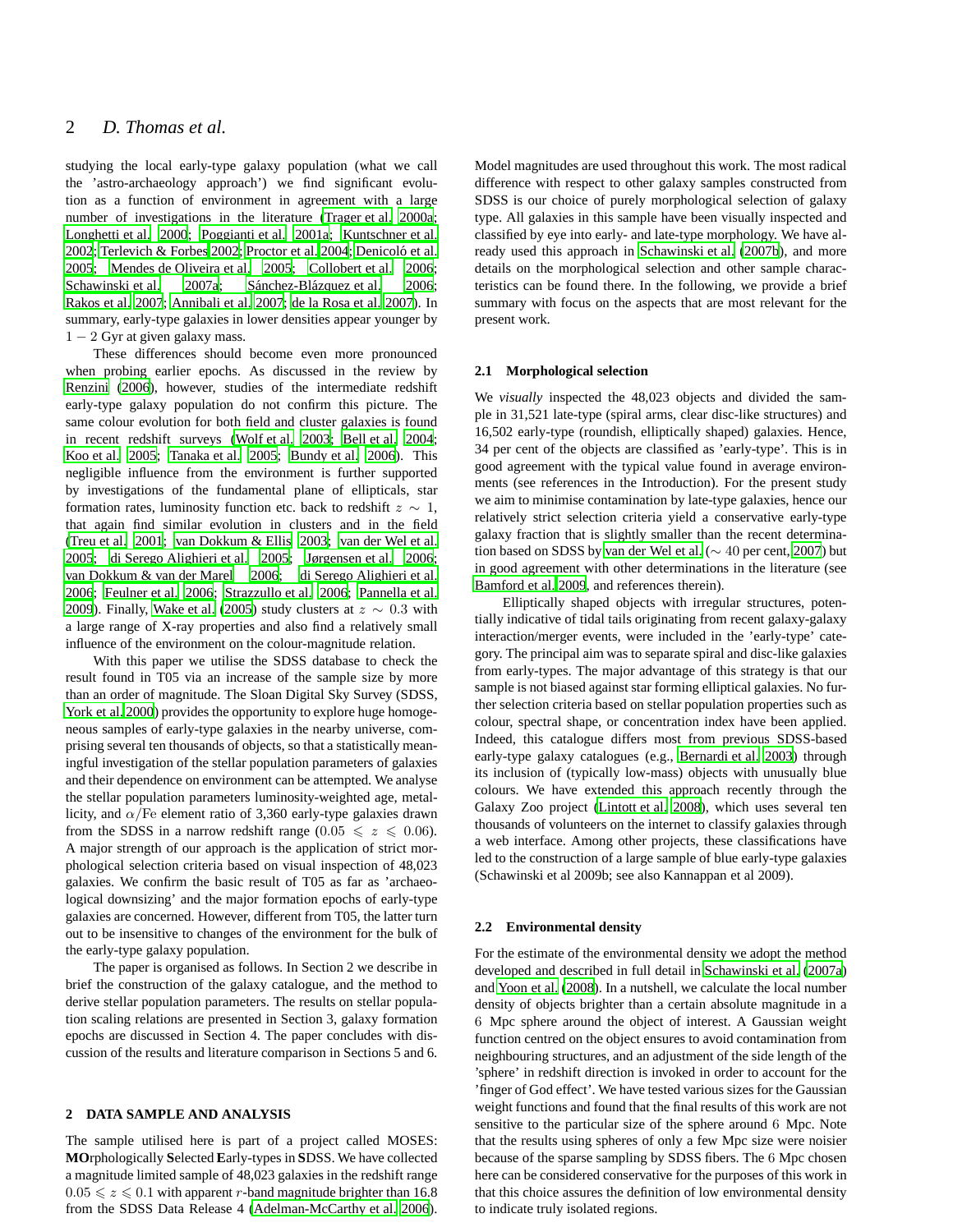We obtain the 3-dimensional volume density at the location of each object, hence an estimate of the *local* environmental density. This process does not constrain the overall structure in which the object resides, but is a sophisticated number density providing a measure of the number and proximity of galaxies around a point in space. In other words, we cannot distinguish the outskirts of a galaxy cluster from a group environment of the same local density. We decided not to include further constraints like cross-correlation with cluster catalogues like in, e.g., [Bernardi et al. \(2006](#page-13-20)), because also this method suffers from incompleteness problems. More generally speaking, we did not attempt to correlate our density estimates with physical structures, as we are not aiming for classifications such as 'field', group', or 'cluster'. In any case, as discussed in Section 5, our results are overall consistent with other SDSS studies in the literature as far as the general influence of the environment is concerned.

### **2.3 Kinematics and Lick line index measurements**

The kinematics of gas and stars are determined for all 48,023 objects, using the code GANDALF developed by [Sarzi et al. \(2006](#page-14-26)). Stellar population and emission line templates are fitted *simultaneously* to the galaxy spectrum. The outcome are emission line fluxes and kinematics of the gas. On the stellar population side, we obtain line-of-sight velocity dispersions based on the pixel fitting method of [Cappellari & Emsellem](#page-13-21) [\(2004](#page-13-21)) with a typical error of 0.023 dex in  $\log \sigma$ . The error distribution deviates from a Gaussian with a sharp cut-off at 0.01 dex and a tail extending to larger errors of  $\sim$  0.1 dex. Through the subtraction of the emission line spectrum from the observed one, we get the clean absorption line spectrum free from emission line contamination. This spectrum is used for any further analysis of absorption features. The stellar template spectrum is not used for scientific analyses.

On each spectrum, we measure the 25 standard Lick absorption line indices [\(Worthey et al. 1994](#page-15-12); [Worthey & Ottaviani](#page-15-13) [1997](#page-15-13)) following the most recent index definitions of [Trager et al.](#page-15-14) [\(1998](#page-15-14)). For this purpose the spectral resolution is reduced to the wavelength-dependent Lick resolution [\(Worthey & Ottaviani](#page-15-13) [1997](#page-15-13)). The measurements are then corrected for velocity dispersion broadening. The correction factor is evaluated using the best fitting stellar template and velocity dispersion obtained previously. Errors are determined by Monte Carlo simulations on each spectrum individually based on the signal-to-noise ratios provided by the SDSS.

It should be noted that an important step in the measurement of Lick indices cannot be undertaken. Ideally, Lick standard stars need to be observed with the same instrument set-up, in order to determine (and correct for) offsets caused by the shape of the spectral energy distribution. This is in principle necessary, as the Lick/IDS system is not based on flux-calibrated spectra. Such calibration stars at sufficiently high signal-to-noise are not available in SDSS. However, it ought to be expected that the shape of the spectrum is of little importance for absorption indices where line feature and pseudo-continuum windows are narrow and close enough in wavelength. This condition is actually fulfilled for most Lick indices with the pseudo-continuum bands being placed directly adjacent to the line feature itself. A detailed analysis of Lick standard stars extracted from the SDSS archive suggests that deviations from the true Lick system are indeed negligible [\(Carson 2007](#page-13-22)).

### **2.4 Stellar population parameters**

We use the stellar population models of [Thomas et al. \(2003,](#page-14-27) [2004](#page-14-28), hereafter TMB) to derive luminosity-weighted ages, metallicities, and  $\alpha$ /Fe ratios from the Lick absorption line indices by means of the minimised  $\chi^2$  technique introduced by [Proctor & Sansom](#page-14-29) [\(2002](#page-14-29)). The main motivation for this choice is that the  $\chi^2$  fitting is very efficient and fast, and can easily be applied to large data sets like SDSS. A further advantage is that it considers a large wavelength range of the spectrum and hence gives a better estimate of the real average population. Finally, the consideration of a larger set of absorption features increases the signal-to-noise ratio. Errors are obtained from the probability function based on the  $\chi^2$  distribution. In practice, we search for the combination of those three parameters that minimise the  $\chi^2$  between model and observational data for all 25 indices observed. This is different from the approach followed in T05, where only a selection of well calibrated indices is considered to constrain the stellar population parameters directly rather than in a statistical fashion. It has been shown, however, that these two orthogonal methods yield consistent results [\(Thomas & Davies](#page-14-30) [2006](#page-14-30)).

We follow an iterative approach. In the first step we fit all 25 indices. We compute the probability distribution for different values of  $\chi^2$  at its minimum using the incomplete  $\Gamma$  function. This yields the probability P that the observed  $\chi^2$  for a correct model should be less than the value  $\chi^2$  obtained in the fit. If  $P \ge 0.999$ we deem the fit unacceptable. In this case we discard the index with the largest  $\chi^2$  from the fitting procedure, re-do the fit, and re-calculate P. This procedure is iterated until  $P < 0.999$ . The indices Ca4455 and NaD were discarded in more than 10 per cent of the cases, and were hence generally excluded. Their exclusion is further supported by the fact that these indices are not well calibrated [\(Maraston et al. 2003](#page-14-31); [Thomas et al. 2003](#page-14-27)). In more than half of the cases (65 per cent), no further index was removed (hence all 23 indices were used). In 20, 8, and 4 per cent of the objects 1, 2, and 3 indices were removed, respectively. In other words, for 97 per cent of all objects, at least 20 indices were included in the fit.

The average errors in log(age), metallicity, and  $\lbrack \alpha/\text{Fe} \rbrack$  ratio are 0.10 dex, 0.07 dex, and 0.06 dex, respectively. The error distributions are well approximated by Gaussian functions with standard deviations of 0.04, 0.02, and 0.03 dex, respectively. Finally it should be noted that size of the SDSS fibers used for the spectroscopy is relatively large (3 arcsec). The stellar population properties discussed here therefore refer to the global stellar populations in the galaxies roughly within or only slightly below the half-light radius. As early-type galaxies are known to have metallicity gradients (e.g. [Davies et al. 1993](#page-13-23)) the effect of these when using light-average quantities is that we slightly underestimate the true age of the stellar population, simply because the metal poor halo provides blue light which is interpreted as a slightly younger population. We expect this effect to be small, though, because the amount of metal-poor stars in luminous red galaxies in SDSS is of the order of only a few per cent by mass [\(Maraston et al. 2009](#page-14-32)). Moreover, the  $\alpha$ /Fe ratio is not affected by this as early-type galaxies exhibit no significant gradient in  $\alpha$ /Fe within the effective radius [\(Mehlert et al. 2003](#page-14-33); [Annibali et al. 2007;](#page-12-0) [Rawle et al. 2008](#page-14-34)). Note also that no gradient in age is typically found in local earlytype galaxies [\(Saglia et al. 2000;](#page-14-35) [Tamura et al. 2000](#page-14-36); [Mehlert et al.](#page-14-33) [2003](#page-14-33); [Wu et al. 2005](#page-15-15); [Annibali et al. 2007](#page-12-0); [Rawle et al. 2008](#page-14-34)).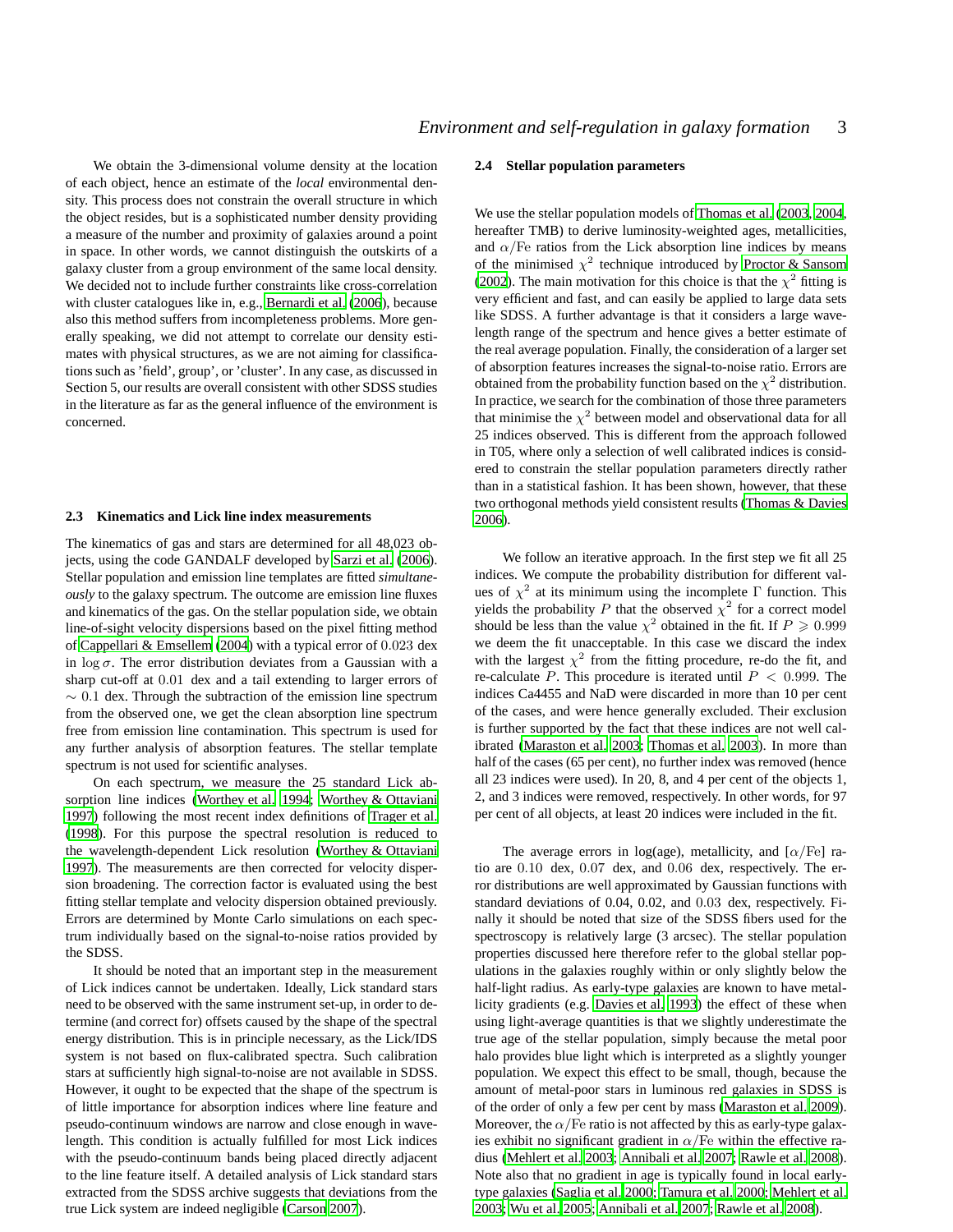

<span id="page-3-0"></span>Figure 1. *Left-hand panel:* Distribution of velocity dispersion for different sample selections in redshift. The grey shaded histogram is the entire sample of 16,502 early-type galaxies in the redshift range  $0.05 \leq z \leq 0.1$ . Blue and red histograms show low and high redshift selections, respectively. *Right-hand panel:* Contours of light-averaged age as function of velocity dispersion. Colours as in left-hand panel. The final sample in this study is selected from the lowest redshift range (0.05  $\leq$   $z \leq$  0.06, blue lines).

### **2.5 Final selection**

We applied further selection criteria to the 16,502 early-type galaxies in our catalogue. The redshift range sampled (0.05  $\le z \le 0.1$ ) is small and corresponds to a time window of only ∼ 600 Myr. Still, this age difference produces significant selection effects. The left-hand panel of Fig. [1](#page-3-0) shows the distribution of velocity dispersions for low redshift (0.05  $\leqslant z \leqslant$  0.06, blue line) and high redshift (0.09  $\leq$   $z \leq$  0.1, red line) selections in comparison with the entire sample (grey shaded histogram). It can be seen that despite the small range in redshift, completeness problems at the low- $\sigma$  end get worse with the inclusion of higher redshift objects. This leads to a very bad sampling of the age- $\sigma$  relationship, as shown by the right-hand panel of Fig. [1.](#page-3-0) On top of this selection effect in  $\sigma$ , small evolutionary effects complicate the derivation of stellar population parameters in spite of the small time window sampled [\(Bernardi et al. 2006\)](#page-13-20). We therefore took a conservative approach and decided to consider only the lowest redshift bin  $(0.05 \le z \le 0.06$ , blue lines in Fig. [1\)](#page-3-0) providing an acceptable coverage in velocity dispersion down to  $\log \sigma/\text{km/s} \sim 1.9$ . This results in a total of 3,360 early-type galaxies. This redshift range corresponds to a time interval of only 100 Myr at an average lookback time of 700 Myr adopting  $\Omega_m = 0.24$ ,  $\Omega_{\Lambda} = 0.76$ , and  $H_0 = 73$  km/s/Mpc [\(Tegmark et al. 2006](#page-14-37); [Percival et al. 2007](#page-14-38)).

### **3 STELLAR POPULATION SCALING RELATIONS**

The characteristic mass of a galaxy population increases with environmental density (e.g., [Baldry et al. 2006](#page-13-24)), indicating that lower density environments host less massive galaxies. This mass bias has to be eliminated for a meaningful study of the influence of environment. We therefore investigate the environmental dependence of the correlations of the stellar population properties with velocity dispersion  $\sigma$  and dynamical galaxy mass  $M_{\rm dyn}$ . From these 'stellar population scaling relations' we derive formation histories following the method of T05.

### **3.1 Previous work**

While work on the classical scaling relations of early-type galaxies such as colour-magnitude relation, Fundamental Plane, and Mg- $\sigma$  relation has suggested relatively old ages and high formation redshifts already almost two decades ago (see review by [Renzini](#page-14-20) [2006](#page-14-20), and references therein), the efforts of the last decade to find correlations between galaxy mass and the three stellar population parameters age, metallicity, and  $\alpha$ /Fe ratio have succeeded only recently. Mostly because of the well-known age-metallicity degeneracy (e.g. [Worthey 1994](#page-15-16)), the direct determination of luminosityweighted ages turned out to be extremely difficult. When ages of early-type galaxies were explicitly derived, no evidence for a correlation with mass, luminosity or velocity dispersion was found [\(Jørgensen 1999](#page-13-25); [Trager et al. 2000a](#page-15-3); [Kuntschner 2000;](#page-14-39) [Kuntschner et al. 2001](#page-14-40); [Poggianti et al. 2001b](#page-14-41)[,a;](#page-14-12) [Vazdekis et al.](#page-15-17) [2001](#page-15-17); [Terlevich & Forbes 2002](#page-14-14); [Mehlert et al. 2003](#page-14-33)). As the most noticeable exception, the study of [Caldwell, Rose & Concannon](#page-13-26) [\(2003](#page-13-26)) hints for the presence of an age-sigma relationship, but driven mainly by the lowest-mass objects and with extremely large scatter.

Somewhat more convincing correlations with velocity dispersion were found for metallicity and the  $\alpha$ /Fe element abundance ratio in the studies mentioned above. In particular the latter could be further improved (T05; [Trager et al. 2000a](#page-15-3); [Proctor & Sansom](#page-14-29) [2002](#page-14-29); [Mehlert et al. 2003](#page-14-33)) after element abundance ratio sensitive stellar population models were used (TMB; [Trager et al. 2000b](#page-15-18)). Besides allowing for a quantitative determination of element ratios, the inclusion of element ratio effects allows for a clean definition of total metallicity and in this way helps improving the accuracy of the age determination.

A major obstacle, however, is that most indices depend on all three stellar population parameters. This leads to tight correlations between the errors of these parameters, which hampers their determination (T05; [Trager et al. 2000a](#page-15-3); [Kuntschner et al. 2001](#page-14-40)). In particular small data sets are severely affected by this problem. T05 follow therefore a Monte Carlo approach and seek correlations between stellar population parameters and galaxy mass through comparison of mock galaxy samples with observational data. Through this method, well-defined relationships between all three stellar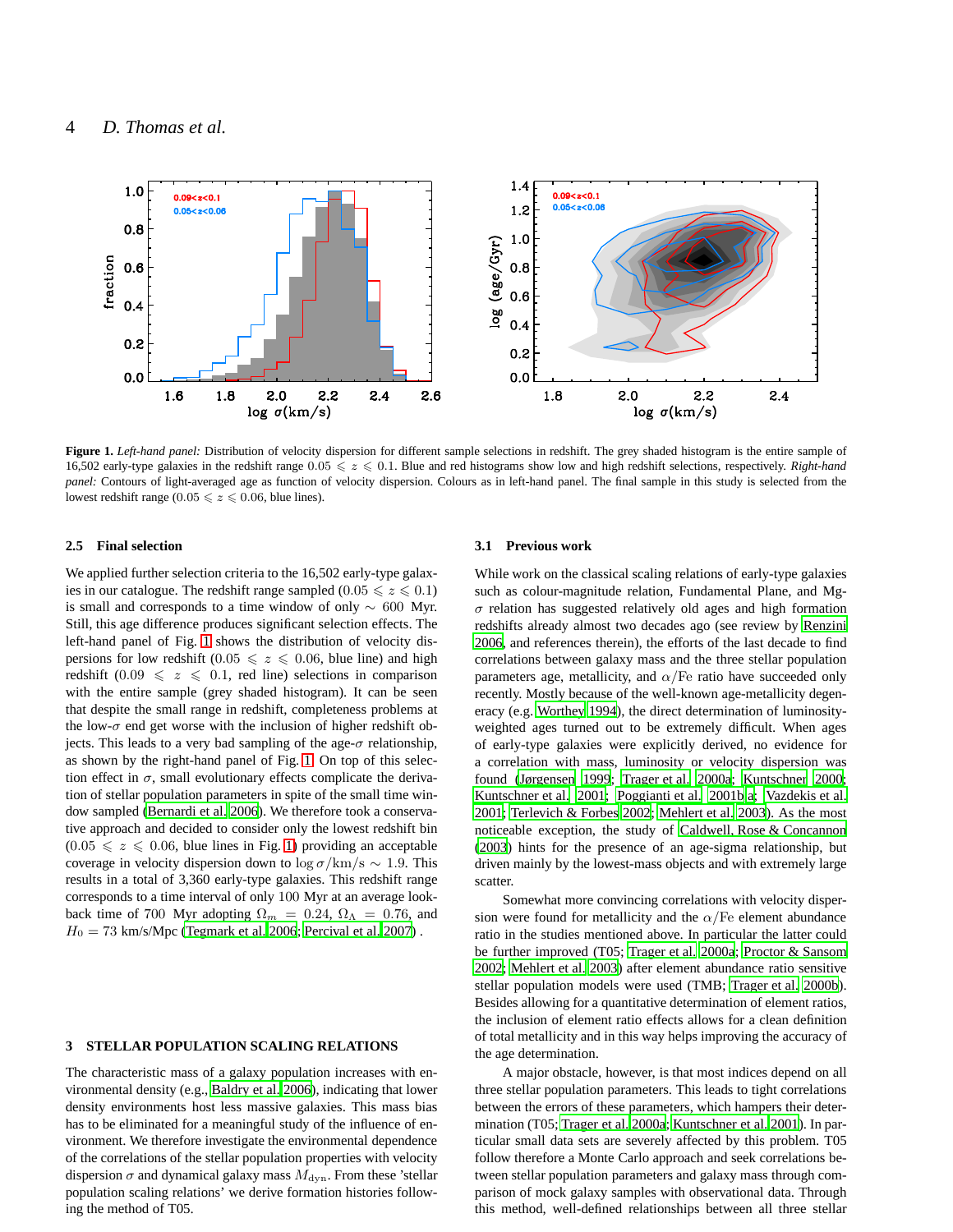

<span id="page-4-0"></span>**Figure 2.** Contour plots of the relationship between stellar velocity dispersion and luminosity-weighted age for various environmental densities as indicated by the inset histograms. The environmental density is proportional to the number density per volume, but no precise physical units are associated to it. The lowest and highest density bins contain 658 and 571 out of 3,360 galaxies, respectively. The dashed line separates an old red sequence population (orange contours) from rejuvenated objects in the blue cloud with light-averaged ages smaller than 2.5 Gyr (cyan contours). The fraction of this latter population is given by the label. The underlying grey contours include both populations. The solid line is a linear fit to the red sequence population, the parameters of the fit are given at the top of each panel. The dotted line is the fit for all environmental densities (parameters from top left-hand panel). Its distribution is shown by the top right-hand panel (same colour coding). The label gives the standard deviation  $\sigma$  for the fit. The age- $\sigma$  relationship for the red sequence population is independent of environment, while the rejuvenation fraction increases with decreasing density.

population parameters (including luminosity-weighted age) and galaxy velocity dispersion could be identified. Other recent work on extremely large data samples (mostly SDSS) basically confirm these results [\(Nelan et al. 2005;](#page-14-42) [Bernardi et al. 2006](#page-13-20); [Gallazzi et al.](#page-13-27) [2006](#page-13-27); [Clemens et al. 2006](#page-13-28); [Jimenez et al. 2007](#page-13-29); [Graves et al. 2007;](#page-13-30) [Allanson et al. 2009](#page-12-2)).

### **3.2 Age as a function of environment**

Fig. [2](#page-4-0) shows contour plots for the relationship between stellar velocity dispersion and luminosity-weighted age for various environmental densities as indicated by the inset histograms. The top left-hand panel includes all environments. The three bottom panels show three different choices of environments (orange histograms), i.e. the median density around the peak of the distribution (middle), and the lowest (left-hand panel) and highest (right-hand panel) density ends of the distribution. The latter are expected to show truly isolated and densest cluster galaxies and contain 658 and 571 out of 3,360 galaxies, respectively. Note that our density estimator is proportional to the number density per volume but does not have a strictly physical meaning, hence we do not attempt a more accurate identification with astrophysical objects like galaxy groups and clusters.

The top-left and right-hand panels show that the distribution of ages is bimodal with a major peak at old ages (orange contours) and

a secondary peak at young ages around ∼ 2 Gyr (cyan contours) in analogy to 'red sequence' and 'blue' cloud identified in galaxy populations (see also Fig. [5\)](#page-7-0). The sub-population of young early-type galaxies could be identified here mostly thanks to the purely morphological selection algorithm (see also [Schawinski et al.](#page-14-43) [2009b](#page-14-43)). The dashed line at  $log (age) = 0.4$  divides the two populations. The objects below this line have very young light-averaged ages  $(< 2.5$  Gyr), and have most likely been rejuvenated by recent minor star formation events at lookback times < 2.5 Gyr. Note that a minor rejuvenation event adding only a few per cent of young stellar populations has a large effect on the luminosity-average age (e.g., [Greggio 1997](#page-13-31); [Serra & Trager 2007](#page-14-44)). Therefore, we call the objects below the dashed line 'rejuvenated', and the fraction of objects in this category 'rejuvenation fraction'. The latter is about 10 per cent as indicated by the label in the figure. It can also be seen that rejuvenation occurs mostly in lower-mass galaxies with  $\log \sigma < 2.2$  as previously found in other studies (T05, [Yi et al.](#page-15-19) [2005](#page-15-19); [Thomas & Davies 2006](#page-14-30); [Donas et al. 2007](#page-13-32)).

We discuss the rejuvenated population in the 'blue cloud' separately and derive stellar population scaling relations for the 'red sequence' population that dominates the mass budget of the galaxy population. The linear fit to this population is shown by the solid line. The parameters of the fit are given at the top of the panel. The distribution about this fit is shown in the top right-hand panel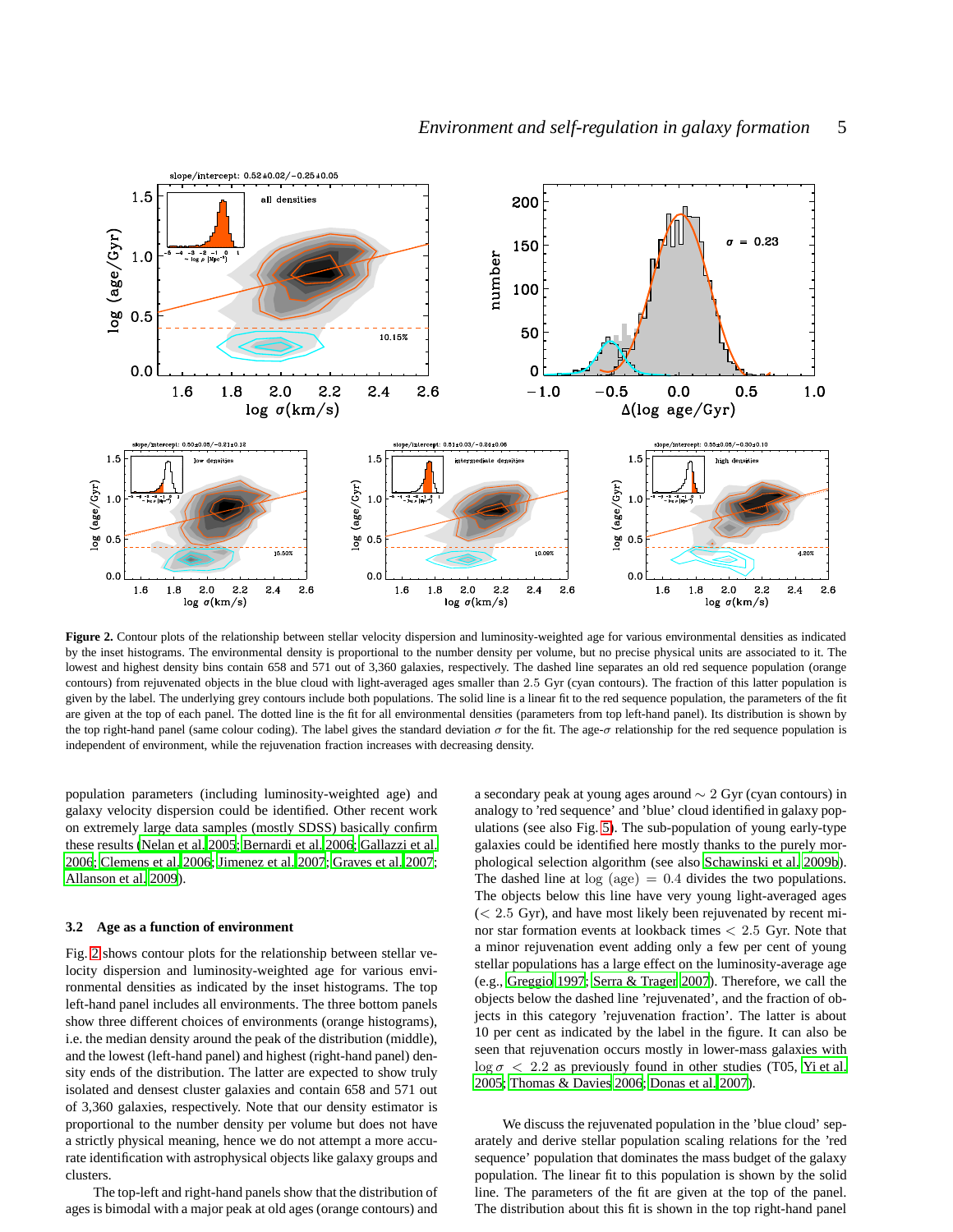

<span id="page-5-0"></span>**Figure 3.** Contour plots of the relationship between stellar velocity dispersion and  $\alpha$ /Fe ratio for various environmental densities as indicated by the inset histograms. The environmental density is proportional to the number density per volume, but no precise physical units are associated to it. The lowest and highest density bins contain 658 and 571 out of 3,360 galaxies, respectively. The cyan contours are rejuvenated objects with light-averaged ages smaller than 2.5 Gyr (see Fig. [2\)](#page-4-0), the orange contours are the old red sequence population. Underlying grey contours include both populations. The solid line is a linear fit to the red population, the parameters of the fit are given at the top of each panel. The dotted line is the fit all environmental densities (parameters from top left-hand panel). Its distribution is shown by the top right-hand panel (same colour coding). The label gives the standard deviation  $\sigma$  for the fit. The  $\alpha$ /Fe- $\sigma$ relationship for the red sequence population is independent of environment.

(black histogram and orange line). The cyan line is the rejuvenated population and is clearly offset.

The fits to the red sequence population are repeated in every environment bin. The dotted lines in all panels indicate the fit including all environmental densities. It can be seen clearly from the plots that the resulting fit parameters are consistent with no variation as a function of environment within their  $1-\sigma$  error bars. We conclude there is no considerable change as a function of environmental density, hence the age- $\sigma$  relationship is independent of environment.

Very different is the behaviour of the blue cloud (rejuvenated) population. In this case, the environment plays a critical role. The rejuvenation fraction increases with decreasing environmental density. Hence early-type galaxies in lower density environments are not generally younger (at a given mass), but the fraction of rejuvenated galaxies is higher. This dependence on environment is very similar to what has been found by [Schawinski et al. \(2007a](#page-14-17)) albeit tracing only the most recent residual star formation episodes in early-type galaxies through near-UV colours.

Blue horizontal branches from metal-poor or peculiar metalrich sub-populations [\(Greggio & Renzini 1990;](#page-13-33) [Dorman et al.](#page-13-34) [1995;](#page-13-34) [Yi et al. 1998\)](#page-15-20) may mimic an apparent presence of young populations [\(Maraston & Thomas 2000;](#page-14-45) [Lee et al. 2000;](#page-14-46) [Maraston et al. 2003;](#page-14-31) [Trager et al. 2005](#page-15-21), T05). This degeneracy is very difficult to disentangle in unresolved stellar populations. We use therefore further indicators of residual star formation that are independent of horizontal branch morphology for consistency checks. The  $\alpha$ /Fe element abundance ratio is a useful quantity, because it quantifies the relative importance of delayed chemical enrichment from Type Ia supernovae owing to late residual star formation (e.g., [Greggio & Renzini 1983;](#page-13-35) [Matteucci & Greggio 1986;](#page-14-47) [Matteucci 1994](#page-14-48); [Thomas et al. 1999;](#page-14-49) [Greggio 2005](#page-13-36)). We further study emission line properties as indicators for possible star formation and/or AGN activity, as the ancillary use of emission line diagnostics allows us to break this degeneracy.

### **3.3** The  $\alpha$ /Fe ratio as a function of environment

Fig. [3](#page-5-0) shows contour plots for the  $\alpha$ /Fe- $\sigma$  relations using the same symbols and colour coding as in Fig. [2.](#page-4-0) We confirm previous findings of a very well-defined and tight correlation between velocity dispersion and  $\alpha$ /Fe ratio. The linear fits are again performed on the red sequence population (orange contours) as defined in the previous section. The distribution about this fit is shown in the top right-hand panel (black histogram and orange line). The cyan line is the rejuvenated population. The dotted lines in all panels indicate the fit including all environmental densities. Also in this case the slope and zero-point of the correlation are consistent with no variation as a function of environment.

The environment-dependent rejuvenated population (cyan contours) is offset from the general fit to slightly lower [ $\alpha$ /Fe] ratios by  $\sim 0.1$  dex. Note that errors in age and  $\alpha$ /Fe do not correlate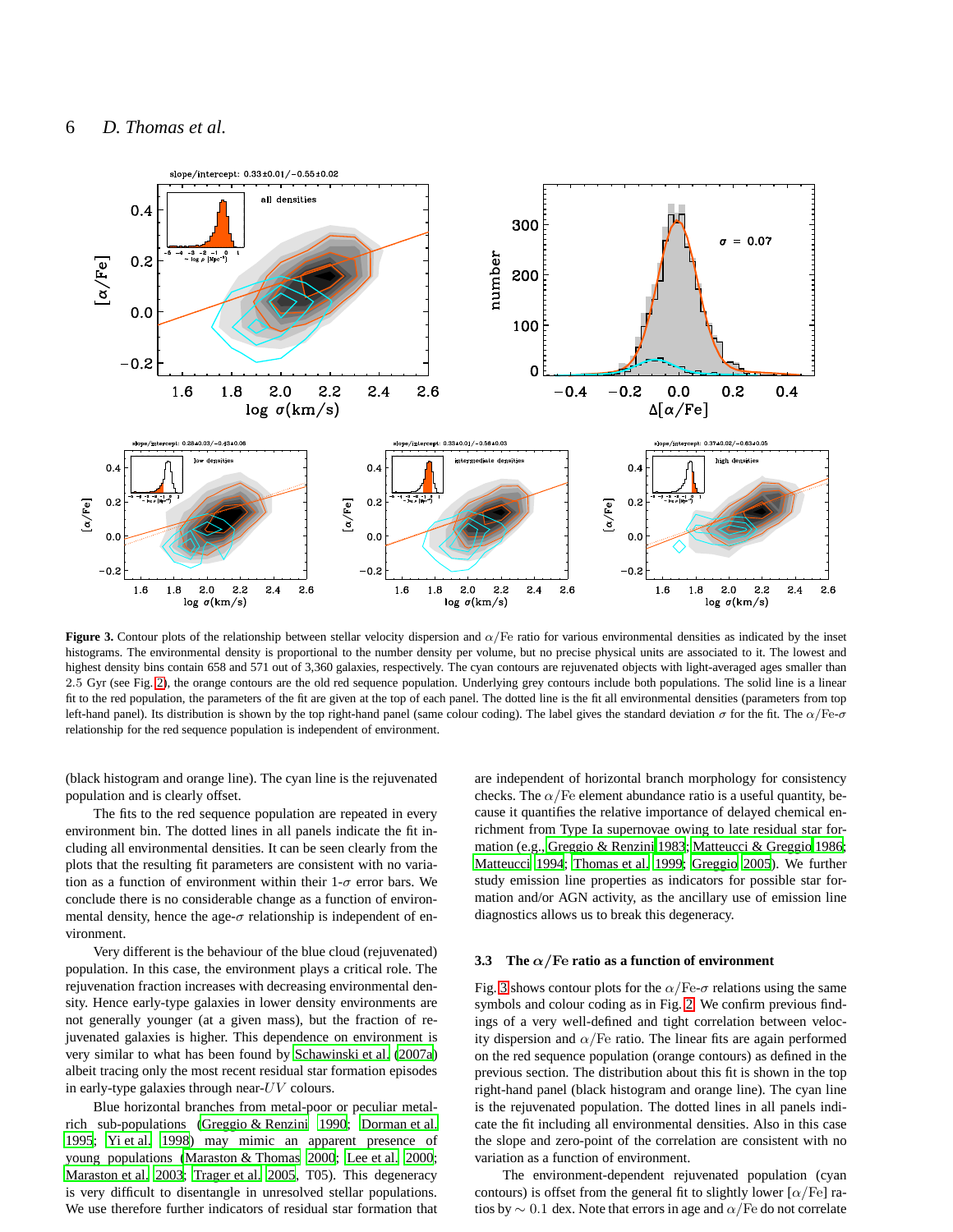

<span id="page-6-0"></span>Figure 4. Contour plots of the relationship between stellar velocity dispersion and total metallicity for various environmental densities as indicated by the inset histograms. The environmental density is proportional to the number density per volume, but no precise physical units are associated to it. The lowest and highest density bins contain 658 and 571 out of 3,360 galaxies, respectively. The cyan contours are rejuvenated objects with light-averaged ages smaller than 2.5 Gyr (see Fig. [2\)](#page-4-0), the orange contours are the old red sequence population. Underlying grey contours include both populations. The solid line is a linear fit to the red population, the parameters of the fit are given at the top of each panel. The dotted line is the fit for all environmental densities (parameters from top left-hand panel). Its distribution is shown by the top right-hand panel (same colour coding). The label gives the standard deviation  $\sigma$  for the fit. The  $Z/H - \sigma$ relationship for the red sequence population is independent of environment.

such that they could create the offset in  $\alpha$ /Fe seen here (see Fig. 3 in Thomas et al 2005). This result is critical, as it supports the interpretation that the low light-averaged ages of the rejuvenated population are indeed caused by the presence of residual star formation in these objects. This conclusion is further supported by the fact that rejuvenated elliptical galaxies with low  $\alpha$ /Fe ratios tend to have extra light in the centre pointing toward a dissipational formation scenario [\(Kormendy et al. 2009](#page-14-50)). Fig. [3](#page-5-0) shows that the offset in  $\alpha$ /Fe ratio is relatively small, however, which suggests that only minor star formation episodes are responsible for this rejuvenation. This is in agreement with the mean stellar ages derived from the mid-infrared fluxes of early-type galaxies that only allow for small amounts of recent star formation [\(Temi et al. 2005](#page-14-51)).

### **3.4 Total metallicity as a function of environment**

The contour plots for the  $Z/H$ - $\sigma$  relations are shown in Fig. [4](#page-6-0) using the same symbols and colour coding as in Fig. [2.](#page-4-0) Again, we confirm the existence of a well-defined  $Z/H$ - $\sigma$  relation. Our data mainly improve on its tightness and significance. The linear fits are again performed on the red sequence population (orange contours) as defined in the previous section. The distribution about this fit is shown in the top right-hand panel (black histogram and orange line). The cyan line is the rejuvenated population. The dotted lines in all panels indicate the fit including all environmental densities.

Like for age and  $\alpha$ /Fe ratio, these relationships are independent of environment.

Fig. [4](#page-6-0) further shows that the rejuvenated galaxies (cyan symbols) have slightly higher metallicities than the bulk population by  $\sim$  0.1 dex. This agrees well with previous findings of an agemetallicity anti-correlation at given  $\sigma$  in early-type galaxies (e.g., [Trager et al. 2000a\)](#page-15-3). The slight increase in metallically suggests that the residual star formation in these galaxies does not involve purely metal-poor pristine gas but must include at least some fraction of previously enriched interstellar medium, either from internal re-processing or external accretion. Again, the fact that the offset is small suggests that the rejuvenation event involves only a minor fraction in mass.

### **3.5 Colour**

As a cross-check of the stellar population parameters derived from absorption line indices we briefly discuss u−r colour. Fig. [5](#page-7-0) shows contour plots for the  $u-r-*\sigma*$  relation using the same symbols and colour coding as in Fig. [2.](#page-4-0) All environmental densities are included. The linear fits are again performed on the red sequence population (orange contours) as defined in the previous section. The rejuvenated population (cyan contours) with light-averaged ages below 2.5 Gyr as defined in Fg. [2](#page-4-0) is well separated from the red population showing bluer  $u-r$  colour by about 0.2 mag. The old population forms a well-defined red sequence, while the rejuvenated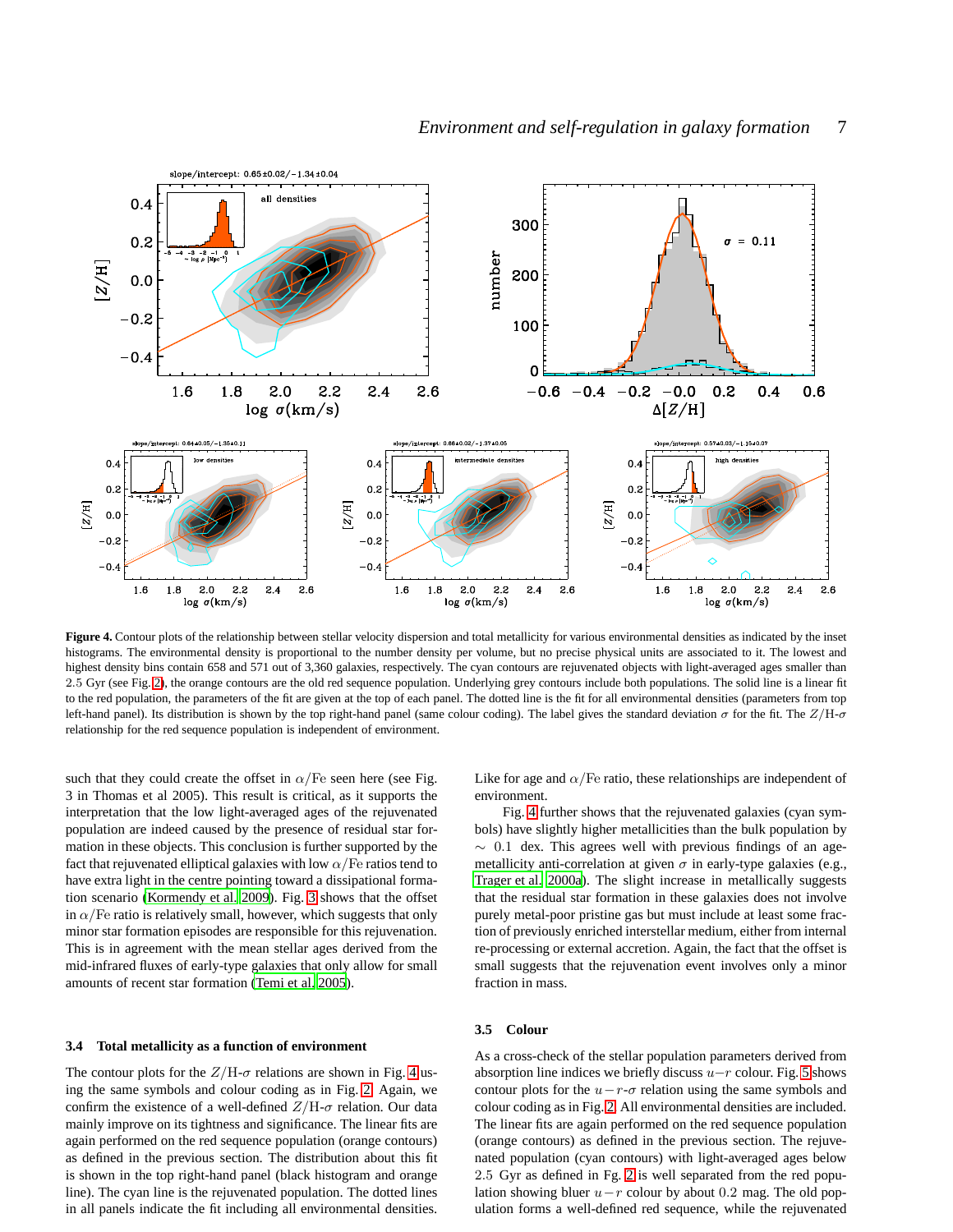

<span id="page-7-0"></span>**Figure 5.** Contour plots of the relationship between stellar velocity dispersion and u−r colour including all environmental densities. The cyan contours are rejuvenated objects with light-averaged ages smaller than 2.5 Gyr (see Fig. [2\)](#page-4-0), the orange contours are the old red sequence population. Underlying grey contours include both populations. The solid line is a linear fit to the red population, the parameters of the fit are given at the top of the panel. The rejuvenated population is clearly visible through its blue  $u-r$ colour, which is offset from the general trend by  $\sim 0.2$  mag.

objects occupy the region that is known as the 'blue cloud'. The  $u-r$  colour clearly reinforces the conclusions drawn from Figs. [2.](#page-4-0)

### **3.6 Star formation activity and AGN**

It is interesting to analyse the ionisation states of the gas in the early-type galaxies as a function of their position on the age- $\sigma$  relationship. In particular, the possibility of blue horizontal branch stars mimicking the presence of young stellar populations can be ruled out if rejuvenation coincides with star formation activity detected through emission lines. The majority of the sample (77 per cent) shows no significant emission lines, hence are classified as 'passive'. To the remaining 'active' 23 per cent we apply the BPT classification scheme that separates star formation from AGN [\(Baldwin et al. 1981](#page-13-37); [Veilleux & Osterbrock 1987](#page-15-22); [Kewley et al.](#page-14-52) [2001](#page-14-52); [Kauffmann et al. 2003;](#page-13-38) [Miller et al. 2003](#page-14-53)). A detailed BPT analysis of the present sample is presented in [Schawinski et](#page-14-24) al. [\(2007b](#page-14-24)) and we refer the reader to this paper for further details. Using the classifications from [Schawinski et al.](#page-14-24) [\(2007b](#page-14-24)), we find that 16 per cent of the objects with emission lines are star forming, 21 per cent are star forming/AGN composites, 16 per cent have AGN Seyfert-like emission lines, and 47 per cent show LINERtype emission.

In Fig. [6](#page-7-1) we plot contours for these sub-populations over the age- $\sigma$  relationship of the whole sample (analogue to Fig. [2\)](#page-4-0). Star forming objects are plotted in blue, star forming/AGN composite objects in green, AGN with Seyfert-like emission in orange, and finally AGN with LINER-like emission and passive galaxies are plotted in red contours. It turns out that all objects that show signs of star formation activity (blue and green contours) have rejuvenated stellar populations. Some fraction of these are star forming/AGN composites, but all objects that host AGN in their centres without any star formation harbour old stellar populations. More specifically, we have detected star formation activity in 286 out of 3360 objects (8.51 per cent) compared to 341 (10.15 per cent) that have been classified as rejuvenated. This implies that the majority



<span id="page-7-1"></span>Figure 6. Contour plots of the relationship between stellar velocity dispersion and age including all environmental densities (analogue to Fig. [2\)](#page-4-0). The coloured contours are sub-populations separated through their emission line classifications star forming (blue), star forming/AGN composite (green), AGN Seyfert-like emission (orange), AGN LINER-like emission and passive (red). The underlying grey contours include all galaxies. All objects with traces of ongoing star formation (blue and green contours) belong to the rejuvenated population defined in Fig. [2,](#page-4-0) while galaxies with AGN have considerably older stellar populations.

of the rejuvenated galaxies (84 per cent) are actively forming stars, which is well consistent with the detection of significant amounts of neutral hydrogen in low-mass ellipticals [\(Morganti et al. 2006](#page-14-54)). This clearly rules out the possibility of blue horizontal branch stars mimicking the presence of young stellar populations.

### **3.7 Dynamical masses**

So far in this paper we have used line-of-sight stellar velocity dispersion  $\sigma$  as a proxy for galaxy mass. The major reason is that  $\sigma$  is independent of the stellar population properties derived here and can be easily measured in galaxy spectra from the broadening of absorption line features (e.g., [Faber & Jackson 1976;](#page-13-39) [Bender](#page-13-40) [1990](#page-13-40)). However,  $\sigma$  is a difficult quantity to predict in galaxy formation models, the direct output of which are stellar and dynamical masses. Hence, we determine dynamical masses from the scaling between virial dynamical galaxy mass  $M_{\text{dyn}}$  with stellar velocity dispersion  $\sigma$ , and effective radius provided by [Cappellari et al.](#page-13-41) [\(2006](#page-13-41)). Effective radii are taken from the SDSS database. The typical error in  $log M_{dyn}$  is 0.05 dex with a tail extending to  $\sim 0.2$  dex. Note that this 'dynamical' mass should be a good approximation also of the baryonic mass, as baryonic matter is dominating the mass budget in early-type galaxies inside the effective radius [\(Cappellari et al. 2006](#page-13-41); [Thomas et al. 2007](#page-15-23)). This is different from the approach in T05, where a scaling with observed luminosity through model  $M/L$  ratios as a function of age and metallicity is used. We prefer the dynamical mass estimates, as they are independent of the stellar population parameters derived.

Fig. [7](#page-8-0) presents the equivalent plots to Figs. [2,](#page-4-0) [3,](#page-5-0) and [4](#page-6-0) showing the resulting relationships between dynamical mass and stellar population parameters light-averaged age (left-hand panel),  $\alpha$ /Fe element ratio (middle panel), and total metallicity (right-hand panel). All environmental densities are included. The dashed line (lefthand panel only) separates again the red sequence population (orange contours) from the rejuvenated objects with light-averaged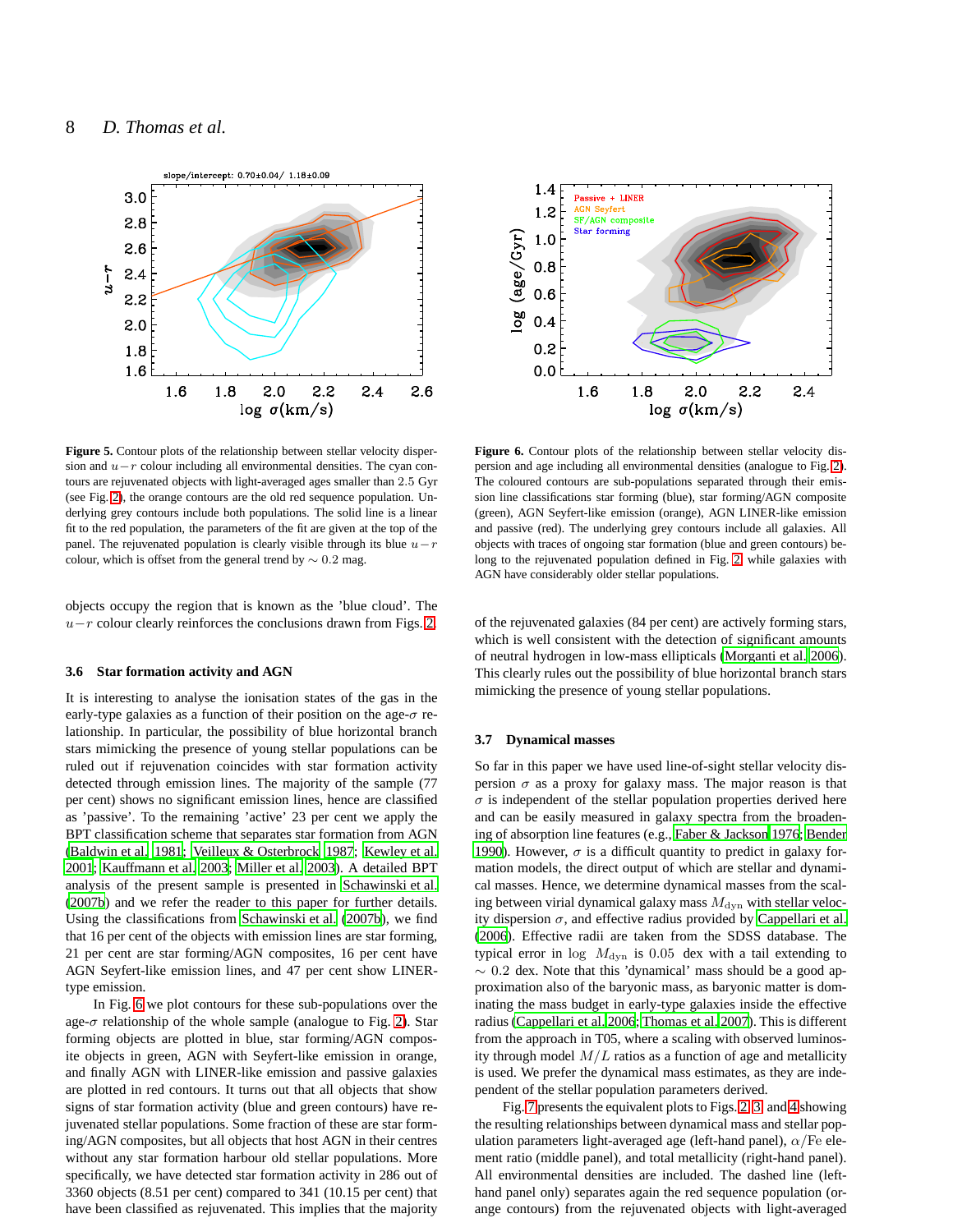

<span id="page-8-0"></span>**Figure 7.** Contour plots of the relationship between dynamical mass and light-averaged age (left-hand panel),  $\alpha$ /Fe element ratio (middle panel), and total metallicity (right-hand panel) including all environmental densities. The dashed line (left-hand panel) separates the old red sequence population (orange contours) from the rejuvenated objects with light-averaged ages smaller than 2.5 Gyr (cyan contours). The fraction of this latter population is given by the label. The underlying grey contours include both populations. The solid line is a linear fit to the red population, the parameters of the fit are given at the top of each panel. The dynamical mass is calculated from the scaling with velocity dispersion and effective radius adopted from [Cappellari et al. \(2006\)](#page-13-41).

ages smaller than 2.5 Gyr (cyan contours), while the underlying grey contours include both populations. The solid line is a linear fit to the red sequence population, the parameters of this fit are given at the top of each panel. It is evident that the scaling relations are just as well defined for dynamical mass as they are for velocity dispersion.

### **3.8 Rejuvenation fractions**

The results presented in this work show that it is the fraction of rejuvenated galaxies (galaxies in the blue cloud) that is dependent of environment, while the stellar population scaling relations of the red sequence galaxies are environment independent. So far, we have not disentangled this from the general correlation between age and mass. As the rejuvenation fraction increases also with decreasing velocity dispersion and galaxy mass, its environmental dependence may just be caused by mass segregation, which is the fact that more massive galaxies live preferentially in denser environments.

Fig. [8](#page-9-0) quantifies this in more detail. The plots show the fraction of rejuvenated galaxies as a function of environmental density (left-hand panel) and velocity dispersion (or galaxy mass, righthand panel) for three different bins in velocity dispersion and environmental density, respectively. Fig. [8](#page-9-0) demonstrates that the fraction of rejuvenated early-type galaxies increases as a function of both decreasing galaxy mass (see also [Schawinski et al. 2006\)](#page-14-55) and decreasing environmental density [\(Schawinski et al. 2007a\)](#page-14-17), with the effect of environment being slightly weaker. Fractions vary from only a few per cent for the most massive galaxies in densest regions up to 45 per cent for the smallest ellipticals (a few  $10^{10}$   $M_{\odot}$ ) in the least dense regions of the universe. It can be seen that the rejuvenation fractions as well as their dependence on environment are largest for the smallest galaxies (blue line in the left-hand panel). The most massive early-type galaxies have experienced no rejuvenation event independent of environment (magenta line in the left-hand panel). The rejuvenation fraction among lowand intermediate mass galaxies (blue and orange lines) increases from the highest to the lowest density bin at  $> 2\sigma$  significance. The increase of the rejuvenation fraction as a function of velocity dispersion is most pronounced for the lowest environmental densities (blue line in right-hand panel).

### **3.9 The final scaling relations**

The age fits for the red sequence population shown in Figs. [2](#page-4-0) and [7](#page-8-0) as orange solid lines are log  $age(Gyr) = -(0.25 \pm 0.05) +$  $(0.52 \pm 0.02)$  log  $\sigma$  and log age(Gyr) = -(0.76 ± 0.09) +  $(0.15 \pm 0.01)$  log  $M_{dyn}$ . Note, however, that the sample discussed here covers the redshift range  $0.05 \le z \le 0.06$ . Even though these are very moderate redshifts, they correspond to look-back times that are significant for the purposes of this work (see also [Bernardi et al. 2006\)](#page-13-20). Adopting  $\Omega_m = 0.24$ ,  $\Omega_{\Lambda} = 0.76$ , and  $H_0 = 73$  km/s/Mpc [\(Tegmark et al. 2006;](#page-14-37) [Percival et al. 2007](#page-14-38)) we obtain an average lookback time of 700 Myr for this redshift interval. By correcting for this time evolution (on the linear age scale), the zero points of the above relationships (on logarithmic scale) increase to −0.11 and −0.53, and the slopes decrease to 0.47 and 0.13. We assume that both metallicity and  $\alpha$ /Fe ratio do not evolve.

We then obtain the following *local* stellar population scaling relations, age (log (t/Gyr)), total metallicity ( $Z/H$ ), and  $\alpha$ /Fe element ratio as functions of velocity dispersion  $\sigma$  (in km/s) and dynamical mass  $M_{\text{dyn}}$  (in  $M_{\odot}$ ). Note that these are *independent of the environment*.

<span id="page-8-1"></span>
$$
\log t = -(0.11 \pm 0.05) + (0.47 \pm 0.02) \log(\sigma)
$$
 (1)  
[Z/H] = -(1.34 \pm 0.04) + (0.65 \pm 0.02) log(\sigma)

$$
[\alpha/\text{Fe}] = -(0.55 \pm 0.02) + (0.33 \pm 0.01) \log(\sigma)
$$

<span id="page-8-2"></span>
$$
\log t = -(0.53 \pm 0.09) + (0.13 \pm 0.01) \log(M)
$$
\n
$$
[Z/H] = -(2.40 \pm 0.07) + (0.22 \pm 0.01) \log(M)
$$
\n
$$
[\alpha/\text{Fe}] = -(0.95 \pm 0.04) + (0.10 \pm 0.01) \log(M)
$$

These relationships represent the red sequence population and are valid for a large range in galaxy masses ( $\sigma \gtrsim 100 \text{ km s}^{-1}$  or  $M_{\text{dyn}} = 3 \cdot 10^{10}$   $M_{\odot}$ ) and all environmental densities. Note that a major fraction of galaxies deviates from these scaling relations at the low ends of the mass and environmental density distributions, as the fraction of rejuvenated galaxies increases to ∼ 45 per cent (see Fig. [8\)](#page-9-0).

The observed spread in log age, metallicity, and  $\lceil \alpha/\text{Fe} \rceil$  ratio in Eqn. [1](#page-8-1) is on average 0.23 dex, 0.11 dex, and 0.07 dex, respectively (see top right-hand panels in Figs. [2,](#page-4-0) [3,](#page-5-0) and [4\)](#page-6-0). Subtracting the errors estimated in Section [2,](#page-1-0) we obtain an average *intrinsic* scatter of 0.21 dex, 0.08 dex, and 0.02 dex, respectively. The intrinsic scatter in age increases slightly to 0.27 dex at the lowest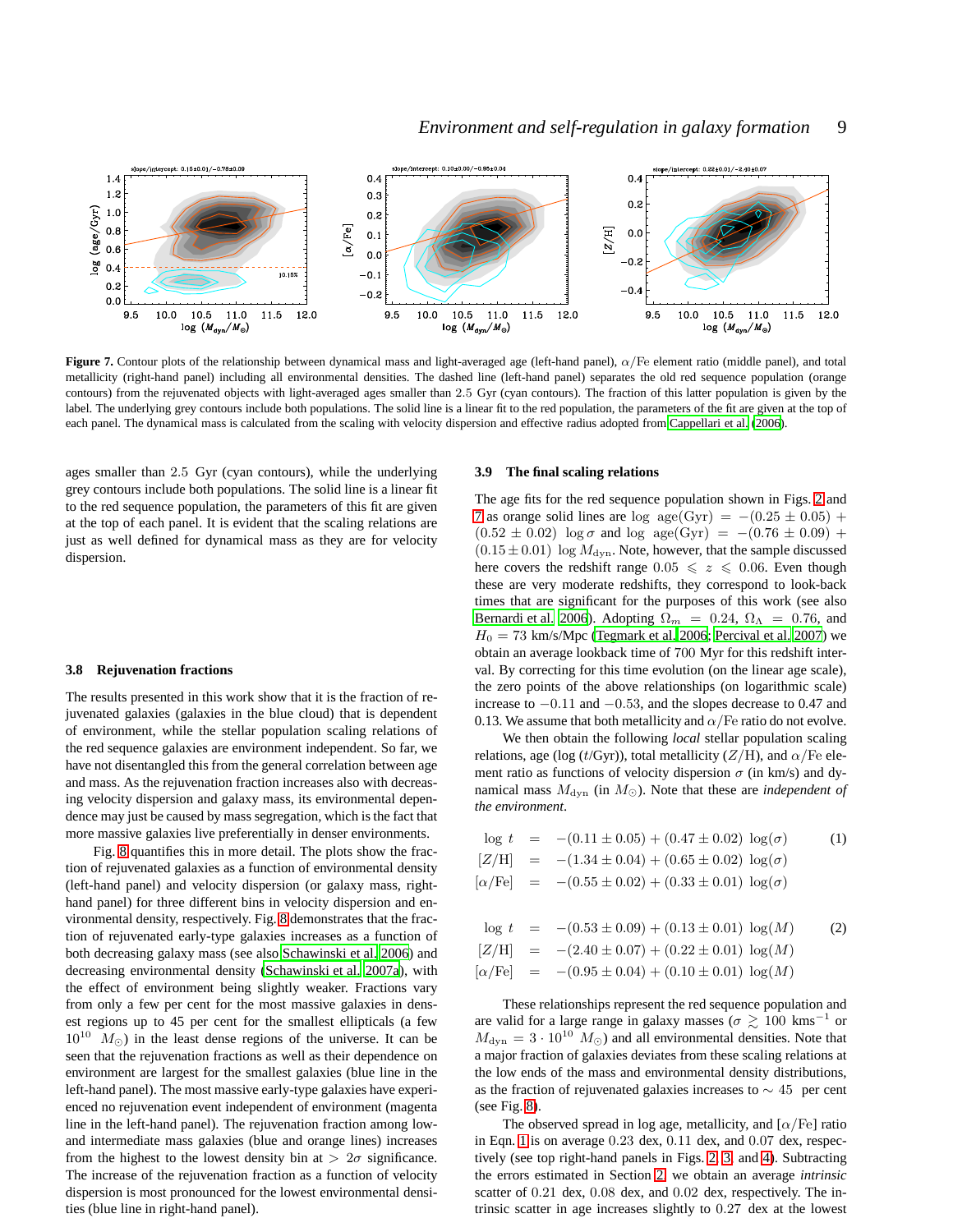

<span id="page-9-0"></span>**Figure 8.** *Left-hand panel:* Fraction of rejuvenated galaxies as a function of environmental density (left-hand panel) for three bins in velocity dispersion as indicated by the labels. Note that the units of environmental density provide a relative measure of local density and are not associated to astrophysical objects such as field, groups or clusters. Right-hand panel: Fraction of rejuvenated galaxies as a function of galaxy velocity dispersion and dynamical mass (see top x-axis) for three different environmental density intervals  $-5 \le \log \rho < -1$  (blue line),  $-1 \le \log \rho < 0$  (orange line), and  $0 \le \log \rho < 1$  (magenta line). Error bars are Poisson errors. The figure shows clearly that the rejuvenation fraction depends on both galaxy mass and environmental density.

environmental densities, while the intrinsic spread in both metallicity and  $\alpha$ /Fe is virtually independent of the environment.

The slopes and zero-points for the scaling relations found in this work are in reasonable agreement with other recent results in the literature (see references in the Introduction). The slope of the age- $\sigma$  relation is somewhat steeper than what we have found in T05. In particular the results for the high-density sample in T05 are different, which might well be caused by a particularity of the Coma Cluster that dominates the high-density part of the sample in T05. Still, the impact on the derived formation epochs and their dependence on galaxy mass is minor (see Section [4\)](#page-9-1). The most important difference with T05 and other previous work is that the stellar population scaling relations are independent of the environment for the bulk of the population.

### <span id="page-9-1"></span>**4 EPOCHS OF EARLY-TYPE GALAXY FORMATION**

The luminosity-weighted ages and  $\alpha$ /Fe element ratios derived here enable us to approximate star formation histories. This is possible as the element ratio constrains formation time-scales. By means of a chemical evolution model [\(Thomas et al. 1999](#page-14-49)), in T05 we determined a simple scaling between  $\alpha$ /Fe ratio and formation time-scales. The latter together with the average age defines a star formation history. The resulting star formation rates as functions of lookback time for various mass bins are shown in Fig. [9.](#page-10-0) Masses are derived from velocity dispersion and effective radius through the scaling provided by [Cappellari et al. \(2006](#page-13-41)). As discussed in detail in T05, these star formation histories are meant to sketch the typical formation history averaged over the entire early-type galaxy population (at a given mass). Real star formation histories of individual objects are expected to be more bursty and irregular.

### **4.1 Comparison with T05**

The formation epochs of early-type galaxies below  $\sim 10^{11}$  M<sub>☉</sub> are in good agreement with the values derived in T05 for the lowdensity sample. At the highest masses the situation is more com-

plex. The steeper slope of the age- $\sigma$  relationship found here with respect to the low-density sample of T05 leads to significantly larger formation ages of the most massive early-type galaxies with  $\log \sigma \sim 2.5 \ (\sim 10^{12} M_{\odot})$  by about 2 Gyr. The lookback time for their formation is  $\sim$  12 Gyr (instead of  $\sim$  9.5 Gyr in T05) and hence conspires to be very similar to the ages of the high-density massive early-types in T05. Their formation redshifts, however, are lower (∼ 4) than in T05 (∼ 5) because of the lower values for both matter density and Hubble parameter adopted in the present work following the most recent determinations [\(Tegmark et al. 2006;](#page-14-37) [Percival et al. 2007\)](#page-14-38).

### **4.2 Archaeological downsizing**

Fig. [9](#page-10-0) illustrates the key observation that more massive galaxies form at higher redshift, now commonly referred to as 'downsizing'. This naming was first suggested by [Cowie et al. \(1996\)](#page-13-42) who studied deep survey data and found that 'the maximum rest-frame  $K$  luminosity of galaxies undergoing rapid star formation has been declining smoothly with decreasing redshift'. The present approach based on the 'archaeology of stellar populations', instead, manifests downsizing for the local galaxy population, which logically is called 'archaeological downsizing' by [Neistein et al. \(2006\)](#page-14-56). Note that the latter is a universal characteristic of galaxy formation and is not restricted to early-types [\(Gavazzi et al. 2002;](#page-13-43) [Heavens et al.](#page-13-44) [2004](#page-13-44); [Cid Fernandes et al. 2007](#page-13-45); [Panter et al. 2007](#page-14-57)). Most importantly, the convergence of local and high redshift observations to the general downsizing pattern is vital to set stringent constraints on the theory of galaxy formation.

Clearly, a mechanism is needed to regulate star formation in massive objects in order to produce the anti-hierarchical trend suggested by observations. AGN feedback has been spotted as the most promising solution [\(Silk & Rees 1998](#page-14-58); [Binney 2004;](#page-13-46) [Granato et al. 2004](#page-13-47); [Silk 2005](#page-14-59); [Miller et al. 2006;](#page-14-60) [Schawinski et al.](#page-14-55) [2006](#page-14-55); [Hopkins et al. 2008;](#page-13-48) [Renzini 2009](#page-14-61); [Cattaneo et al. 2009;](#page-13-49) [Kormendy et al. 2009](#page-14-50)). In a companion paper exploiting the MOSES sample [\(Schawinski et al. 2007b](#page-14-24); [Schawinski et al. 2009a](#page-14-62)) we have found first empirical evidence that such a mechanism may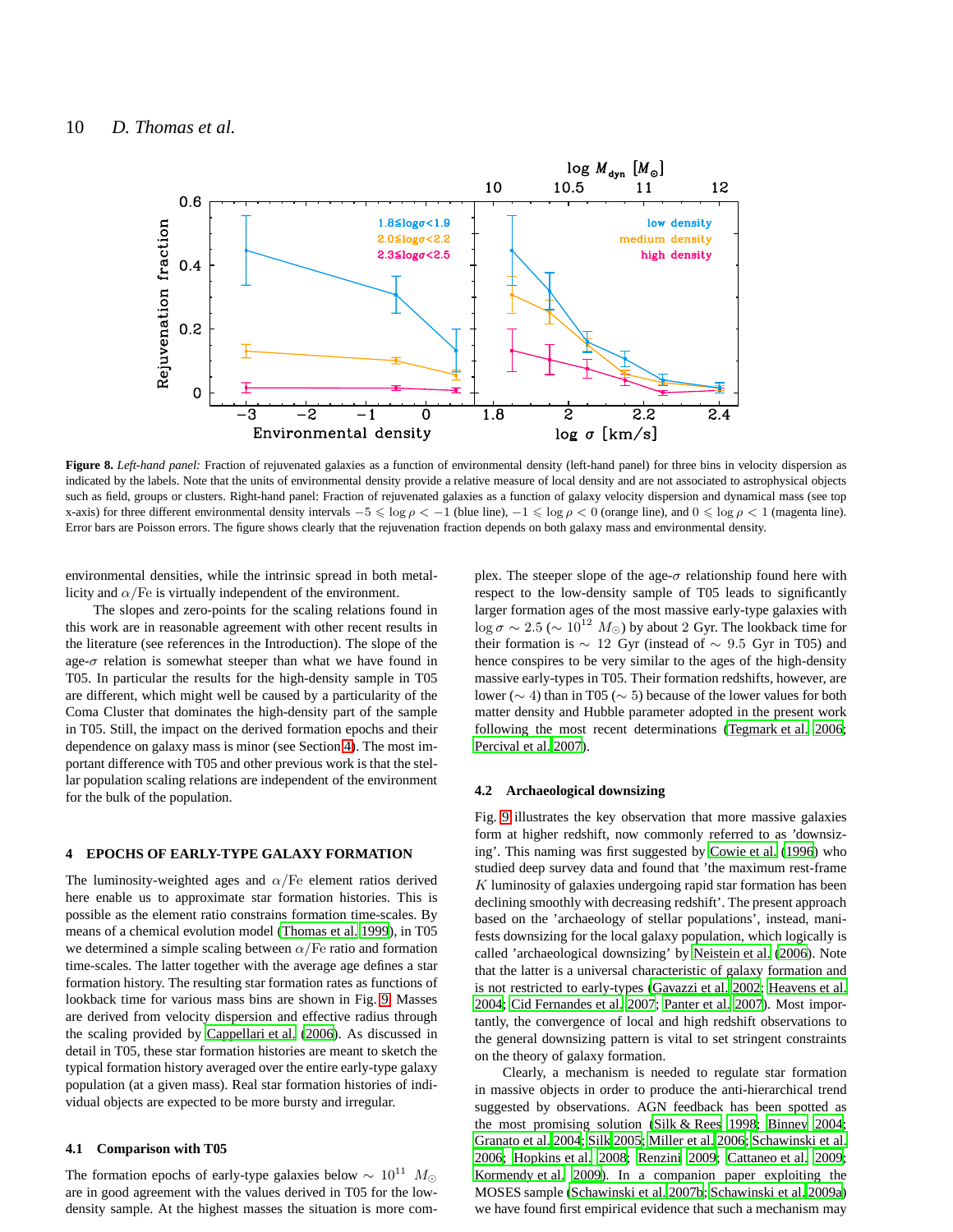

<span id="page-10-0"></span>**Figure 9.** Specific star formation rate as function of look-back time for early-type galaxies of various masses as indicated by the labels. The grey hatched curves indicate the range of possible variation in the formation time-scales that are allowed within the *intrinsic* scatter of the α/Fe ratios derived. No dependence on environmental density is found. The upper x-axis connects time and redshift adopting  $\Omega_m = 0.24$ ,  $\Omega_{\Lambda} = 0.76$ , and  $H_0 = 73$  km/s/Mpc. Note that these star formation histories are meant to sketch the typical formation history averaged over the entire galaxy population (at a given mass). Real star formation histories of individual objects are expected to be more bursty and irregular. Intermediate- and low-mass galaxies in low-density environments get rejuvenated via minor star formation events below redshift  $z \sim 0.2$  (see Section 3.8). This suggests a phase transition from a self-regulated formation phase without environmental dependence to a rejuvenation phase, in which the environment plays a decisive role possibly through galaxy mergers and interactions.

indeed be occurring in early-type galaxies also at recent epochs. Moreover, AGN outflows at high redshift provide observational evidence for AGN feedback at early epochs in the evolution of galaxies (e.g. [Nesvadba et al. 2008\)](#page-14-63). The most recent renditions of semianalytic, hierarchical galaxy formation models include a prescription of AGN feedback [\(De Lucia et al. 2006](#page-13-50); [Croton et al. 2006;](#page-13-51) [Bower et al. 2006](#page-13-52); [Monaco et al. 2007;](#page-14-64) [Cattaneo et al. 2005](#page-13-53), [2006;](#page-13-54) [Dekel & Birnboim 2006;](#page-13-55) [Cattaneo et al. 2007](#page-13-56); [Cavaliere & Menci](#page-13-57) [2007\)](#page-13-57). [De Lucia et al. \(2006](#page-13-50)) show that the simulations now produce star formation histories that are much closer to the observational constraint presented in T05 (and Fig. [9](#page-10-0) of the present work) than previous generations of semi-analytic models. The observed  $\alpha$ /Fe enhancement of early-type galaxies and in particular its correlation with galaxy mass (Fig. [3\)](#page-5-0) needs yet to be reconciled with hierarchical models of galaxy formation [\(Thomas](#page-14-65) [1999;](#page-14-65) [Nagashima et al. 2005;](#page-14-66) [Pipino et al. 2009](#page-14-67)). In [Pipino et al. \(2009](#page-14-67)) it is shown that the predicted  $\alpha$ /Fe-mass relationship is still flatter and has considerably more scatter than the observations even in models with AGN feedback. This conclusion is confirmed by the recent study of [Arrigoni et al. \(2009](#page-13-58)), who show that the  $\alpha$ /Fe- $\sigma$ relation can only be produced if a top-heavy initial mass function and a lower fraction of binaries that explode as Type Ia supernovae are adopted.

### **4.3 Phase transitions in the local universe**

A fundamental difference with respect to previous results is the lack of a dependence on environment. Fig. 10 in T05 presenting the formation epochs shows a significant delay in the formation of massive galaxies in the field. As discussed in T05, this suggested that massive galaxies in low densities form later but on the same timescales as their counterparts in clusters (see Fig. 10 in T05) as the direct consequence of early-type galaxies in denser environments having higher ages but the same  $\alpha$ /Fe ratios. This implied that star formation must have essentially been on hold for the first 3 Gyr in massive objects in low densities. The new (and statistically more robust) results presented here suggest a different picture. In the new version of the star formation history plot (see Fig. [9\)](#page-10-0) the main formation epochs of early-type galaxies as a function of galaxy mass are independent of the environmental density.

However, some early-type galaxies are rejuvenated, i.e. they must have harboured minor star formation events at recent epochs within the past few Gyrs (see Section 3). Such recent star formation activity that we call 'rejuvenation' occurs *on top* of the star formation histories shown in Fig. [9.](#page-10-0) The fraction of this rejuvenated galaxy population increases both with decreasing galaxy mass and with decreasing environmental density (see Fig. [8\)](#page-9-0). This implies that the impact of environment increases with decreasing galaxy mass [\(Tasca et al. 2009\)](#page-14-8). The dependence on environment suggests that galaxy interactions and merger activity might have been the major triggers of early-type galaxy rejuvenation in the past few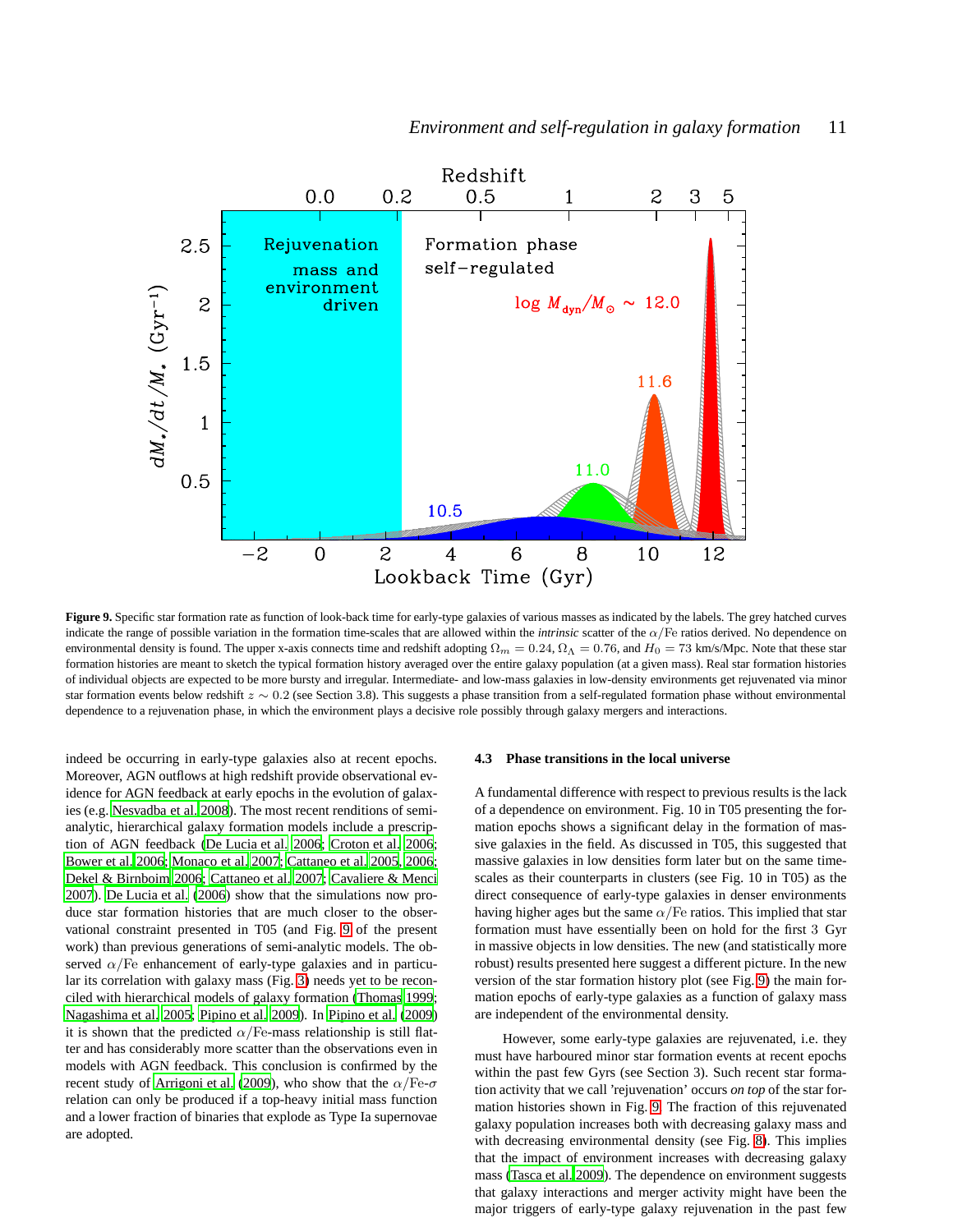billion years since approximately redshift  $z \sim 0.2$ . During most of the Hubble time, instead, the formation and evolution of earlytype galaxies was driven mainly by self-regulation processes and intrinsic galaxy properties such as mass. The stellar populations in early-type galaxies did not seem to feel in which environment the galaxy was forming. It is during this formation phase before  $z \sim 0.2$  when the bulk of the stellar populations in early-type galaxies formed, and when the stellar population scaling relations (see Eqns. [1](#page-8-1) and [2\)](#page-8-2) were established. This stage is then followed by a rejuvenation phase at redshifts below  $z \sim 0.2$  affecting mostly low- and intermediate mass early-type galaxies, during which the environment must have played a key role possibly via galaxy mergers and interactions.

Thus, there must have been a phase transition a few billion years ago in the evolution of early-type galaxies from an environment-independent self-regulated phase of formation to an environment-dependent phase of (possibly) merger-driven rejuvenation as sketched in Fig. [9.](#page-10-0) The universe may eventually move into a secular evolution phase in which intrinsic galaxy properties re-gain dominance over galaxy interactions as the main driver of galaxy evolution [\(Kormendy & Kennicutt 2004\)](#page-14-68).

### **5 DISCUSSION**

In this paper we investigate the effect of environmental density on the formation epochs of early-type galaxies. The major improvement with respect to T05 and other previous work in the literature is the significant increase in sample size allowing for a proper statistical analysis. We study 3,360 elliptical galaxies in a very narrow redshift bin (0.05  $\leq$   $z \leq$  0.06) that have been morphologically selected from the SDSS DR4. The most important result is that, at fixed galaxy mass, we find no dependence of the stellar population parameters on environmental density for the bulk of the population. It is the fraction of rejuvenated ellipticals (about 10 per cent in the average environment), instead, that increases strongly with decreasing environmental density. In the following we compare this finding to other recent work in the literature.

As outlined in the Introduction, pre-SDSS studies of the stellar population parameters in early-type galaxies based on relatively small, local samples consistently find younger average ages in low density environments. T05 have found an average shift in the luminosity-weighted age by  $\sim 2$  Gyr. The present sample based on SDSS is significantly larger and therefore less biased towards the local volume, which may explain the discrepancy with previous work. The increase in sample size further implies a higher statistical significance of the results.

A first step toward large samples beyond the very local universe has been done by [Bernardi et al. \(1998\)](#page-13-59) who analyse the  $Mg_2$ - $\sigma$  relationship of a sample of 931 early-type galaxies in various environments. Interestingly, they find the influence of the environment to be negligible, in agreement with the present results. A more detailed comparison is not possible, however, as [Bernardi et al.](#page-13-59) [\(1998](#page-13-59)) do not derive stellar population parameters directly. In a more recent study based on the SDSS, instead, [Bernardi et al.](#page-13-20) [\(2006](#page-13-20)) discuss the stellar population scaling relations as a function of environment. Their Fig. 14 clearly agrees with our conclusion that these relationships are insensitive to the environmental density.

[Smith et al. \(2006](#page-14-69)) analyse 3,000 red-sequence galaxies in nearby clusters and find some variation of the stellar population parameters along the cluster radius. Early-type galaxies appear about

0.06 dex younger and slightly less  $\alpha$ /Fe enhanced in the outskirts. This result is not necessarily inconsistent with the present study. This effect on the average quantities is small and might well be driven by the increase in the relative number of rejuvenated ellipticals rather than by a change in properties of the bulk population.

Interesting in the context of this paper is also the work by [Haines et al. \(2006\)](#page-13-60) based on SDSS DR4. In essence they find that the typical ages of dwarf galaxies show strong dependence on environment, from being relatively old, passive satellites in clusters to being actively star forming and rejuvenated systems in the field. This is very well in line with our finding that it is the rejuvenation fraction (which is largest in the smallest galaxies) that strongly depends on environment.

Colour gradients (with bluer colours at larger radii) are found to become steeper with decreasing environmental density [\(La Barbera et al. 2005](#page-14-70); [Ko & Im 2005](#page-14-71)). Combined with the fact that colour gradients are produced by metallicity rather than by age [\(Saglia et al. 2000](#page-14-35); [Tamura et al. 2000;](#page-14-36) [Mehlert et al. 2003;](#page-14-33) [Wu et al. 2005\)](#page-15-15), this suggests that a higher (dry) merger rate in denser environments might have flattened existing metallicity gradients. However, the results of the present work imply that the formation and evolution of the stellar populations in galaxies must still be controlled intrinsically independent of the environment. Such dissipation-less, dry mergers in dense environments have indeed been observed [\(van Dokkum et al. 1999;](#page-15-24) [Tran et al. 2005](#page-15-25)). But they must occur relatively late in the evolutionary history of the earlytype galaxy population and must be moderate in number in order to keep the stellar population scaling relations intact. The observationally constrained, modest merger rate for massive galaxies of one merger per galaxy since  $z \sim 1$  may be consistent with that requirement [\(Bell et al. 2006](#page-13-61); [Pozzetti et al. 2010\)](#page-14-72).

Most recently, [Cooper et al. \(2009](#page-13-62)) have found a residual agedensity relationship for red sequence galaxies drawn from SDSS, which is in apparent contradiction to the results of this paper and other SDSS based stellar population studies such as [Bernardi et al.](#page-13-20) [\(2006](#page-13-20)). These two results can be reconciled, however. It is possible that the actual variation in age as a function of environment is too small for a direct detection in the present work, but visible as the residual age-density relation discussed in [Cooper et al. \(2009](#page-13-62)). This would be consistent with the work of Clemens et al (2006, 2009), who find a small  $(\leq 0.1$  dex) systematic offset toward older ages in high density ellipticals independently of galaxy mass.

### **6 CONCLUSIONS**

We analyse the stellar population properties of 3,360 early-type galaxies as functions of their environmental density and intrinsic parameters such as velocity dispersion and dynamical mass. A major aim is to check the result found in T05 by increasing the sample size by more than a factor ten. The objects are morphologically selected by visual inspection from the SDSS in the narrow redshift range  $0.05 \le z \le 0.06$ . The sample utilised here is part of a project called MOSES: **MO**rphologically **S**elected **E**arly-types in **S**DSS (see also [Schawinski et al. 2007b\)](#page-14-24). The most radical difference with respect to other galaxy samples constructed from SDSS is our choice of purely morphological selection. We have *visually* inspected 48,023 objects in the redshift range  $0.05 \le z \le 0.1$  with  $r < 16.8$  mag and divided the sample in 31,521 late-type (spiral arms, clear disc-like structures) and 16,502 early-type galaxies. The major advantage of this strategy is that our sample is not biased against star forming early-type galaxies. We calculate a 3-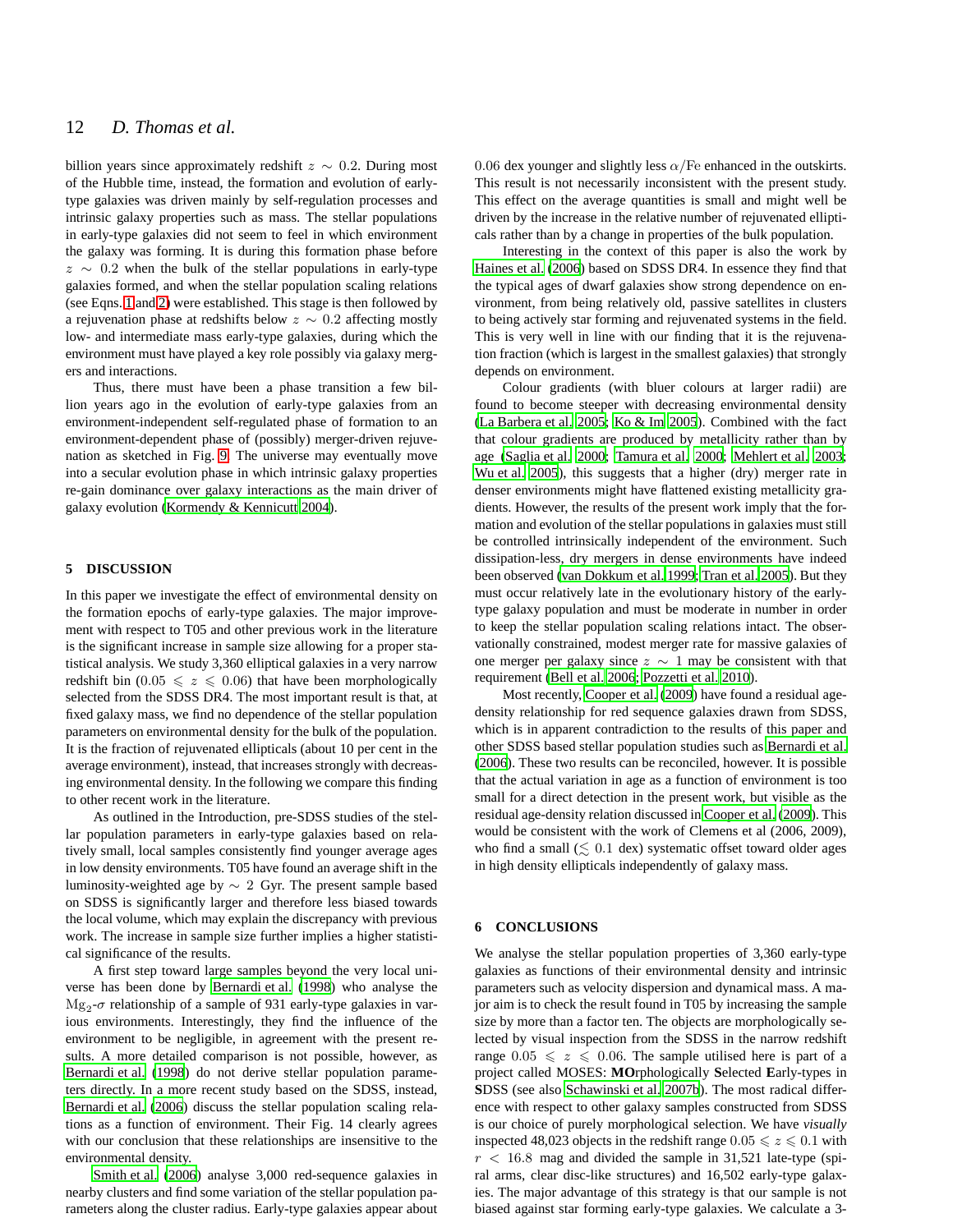dimensional volume density at the location of each object, providing us with a *local* environmental density. Kinematics of gas and stars are determined using the code by [Sarzi et al. \(2006](#page-14-26)) which is based on the ppxf method by [Cappellari & Emsellem \(2004\)](#page-13-21). Stellar population and emission line templates are fitted simultaneously to the galaxy spectrum, which yields clean absorption line spectra that are free from emission line contamination. Subsequently, Lick absorption line indices are measured. By means of the stellar population models of [Thomas et al. \(2003,](#page-14-27) [2004](#page-14-28)) the stellar population parameters age, metallicity, and  $\alpha$ /Fe ratio are derived using a minimised  $\chi^2$  technique. Dynamical masses are calculated from a scaling between galaxy velocity dispersion and half-light radius [\(Cappellari et al. 2006](#page-13-41)).

The morphological selection algorithm is critical as it does not bias against recent star formation. We find that the distribution of ages is bimodal with a major peak at old ages and a secondary peak at young ages around ∼ 2.5 Gyr containing about 10 per cent of the objects. This is analogue to 'red sequence' and 'blue cloud' identified in galaxy populations usually containing both early and late type galaxies. The fraction of the young, rejuvenated early-type galaxy population depends on intrinsic galaxy properties as well as their environmental densities, i.e. it increases as a function of both decreasing galaxy mass and decreasing environmental density. It varies from only a few per cent for the most massive galaxies in densest regions up to 45 per cent for the smallest early-type galaxies (a few  $10^{10}$   $M_{\odot}$ ) in the loosest environments. This implies that the impact of environment increases with decreasing galaxy mass.

The rejuvenation process detected here through optical absorption line indices may date back or stretch over several Gyrs back in time. Most likely an early-type galaxy has been rejuvenated through several minor star formation events each involving star formation of only a few per cent of the galaxy's mass. Most importantly, the rejuvenated galaxies display slightly lower  $\alpha$ /Fe ratios and slightly higher total metallicities. The former supports the rejuvenation scenario, as a depleted  $\alpha$ /Fe ratio is a clear indication for late Type Ia supernova enrichment caused by residual star formation events. This is further supported by the fact that the emission line spectra of most of the rejuvenated galaxies indicate the presence of minor, ongoing star formation. Some fraction of these are star forming/AGN composites. All objects that host AGN in their centres without any star formation being involved have stellar old populations. Finally, the higher metallicities suggest that the latter does not involve purely metal-poor pristine gas but must include at least some fraction of previously enriched interstellar medium, either from internal re-processing or accretion.

The early-type galaxy population on the red sequence, instead, turns out to be insensitive to environmental densities. We find that the stellar population scaling relations including the agemass relation are independent of the environment and only driven by galaxy mass. We confirm and statistically strengthen earlier results that luminosity weighted ages, metallicities, and  $\alpha$ /Fe element ratios correlate with velocity dispersion. We further show that these 'stellar population scaling relations' are well defined also for galaxy mass, which reinforces the now widely accepted conception of 'archaeological downsizing' of early-type galaxies. Most interestingly, however, these scaling relations are not sensitive to environmental densities and only driven by galaxy mass. This and the old average ages of early-type galaxies suggest that the formation of early-type galaxies is environment independent and driven only by self-regulation processes and intrinsic galaxy properties such as mass. This formation phase has lasted most of the Hubble time, but appears to have now come to an end. At lookback times of a few billion years, below  $z \sim 0.2$ , galaxy interactions and (minor) mergers appear to have become the major players in galaxy evolution leading to rejuvenation of mostly intermediate and low-mass early-type galaxies in low density environments.

We infer that early-type galaxy formation has undergone a phase transition a few billion years ago around  $z \sim 0.2$ . A selfregulated formation phase without environmental dependence has recently been superseded by a rejuvenation phase, in which the environment plays a decisive role possibly through galaxy mergers and interactions. The universe will subsequently move into a secular evolution phase in which intrinsic galaxy properties re-gain dominance over galaxy interactions as the main driver of galaxy evolution [\(Kormendy & Kennicutt 2004](#page-14-68)).

The galaxy catalogue produced in this study can be found at www.icg.port.ac.uk/∼thomasd.

### **ACKNOWLEDGEMENTS**

DT acknowledges support by grant BMBF-LPD 9901/8-111 of the Deutsche Akademie der Naturforscher Leopoldina. CM acknowldges support by the Marie Curie Excellence Team Grant MEXT-CT-2006-042754 of the Training and Mobility of Researchers programme financed by the European Community. KS acknowldges support by NASA through Einstein Postdoctoral Fellowship grant number PF9-00069 issued by the Chandra X-ray Observatory Center, which is operated by the Smithsonian Astrophysical Observatory for and on behalf of NASA under contract NAS8-03060. K.S. gratefully acknowledges support from Yale University.

Funding for the SDSS and SDSS-II has been provided by the Alfred P. Sloan Foundation, the Participating Institutions, the National Science Foundation, the U.S. Department of Energy, the National Aeronautics and Space Administration, the Japanese Monbukagakusho, the Max Planck Society, and the Higher Education Funding Council for England. The SDSS Web Site is [http://www.sdss.org/.](http://www.sdss.org/)

The SDSS is managed by the Astrophysical Research Consortium for the Participating Institutions. The Participating Institutions are the American Museum of Natural History, Astrophysical Institute Potsdam, University of Basel, University of Cambridge, Case Western Reserve University, University of Chicago, Drexel University, Fermilab, the Institute for Advanced Study, the Japan Participation Group, Johns Hopkins University, the Joint Institute for Nuclear Astrophysics, the Kavli Institute for Particle Astrophysics and Cosmology, the Korean Scientist Group, the Chinese Academy of Sciences (LAMOST), Los Alamos National Laboratory, the Max-Planck-Institute for Astronomy (MPIA), the Max-Planck-Institute for Astrophysics (MPA), New Mexico State University, Ohio State University, University of Pittsburgh, University of Portsmouth, Princeton University, the United States Naval Observatory, and the University of Washington.

### **REFERENCES**

- <span id="page-12-1"></span>Adelman-McCarthy J. K., Agüeros M. A., Allam S. S., et al., 2006, ApJS, 162, 38
- <span id="page-12-2"></span>Allanson S. P., Hudson M. J., Smith R. J., Lucey J. R., 2009, ApJ, 702, 1275
- <span id="page-12-0"></span>Annibali F., Bressan A., Rampazzo R., Zeilinger W. W., Danese L., 2007, A&A, 463, 455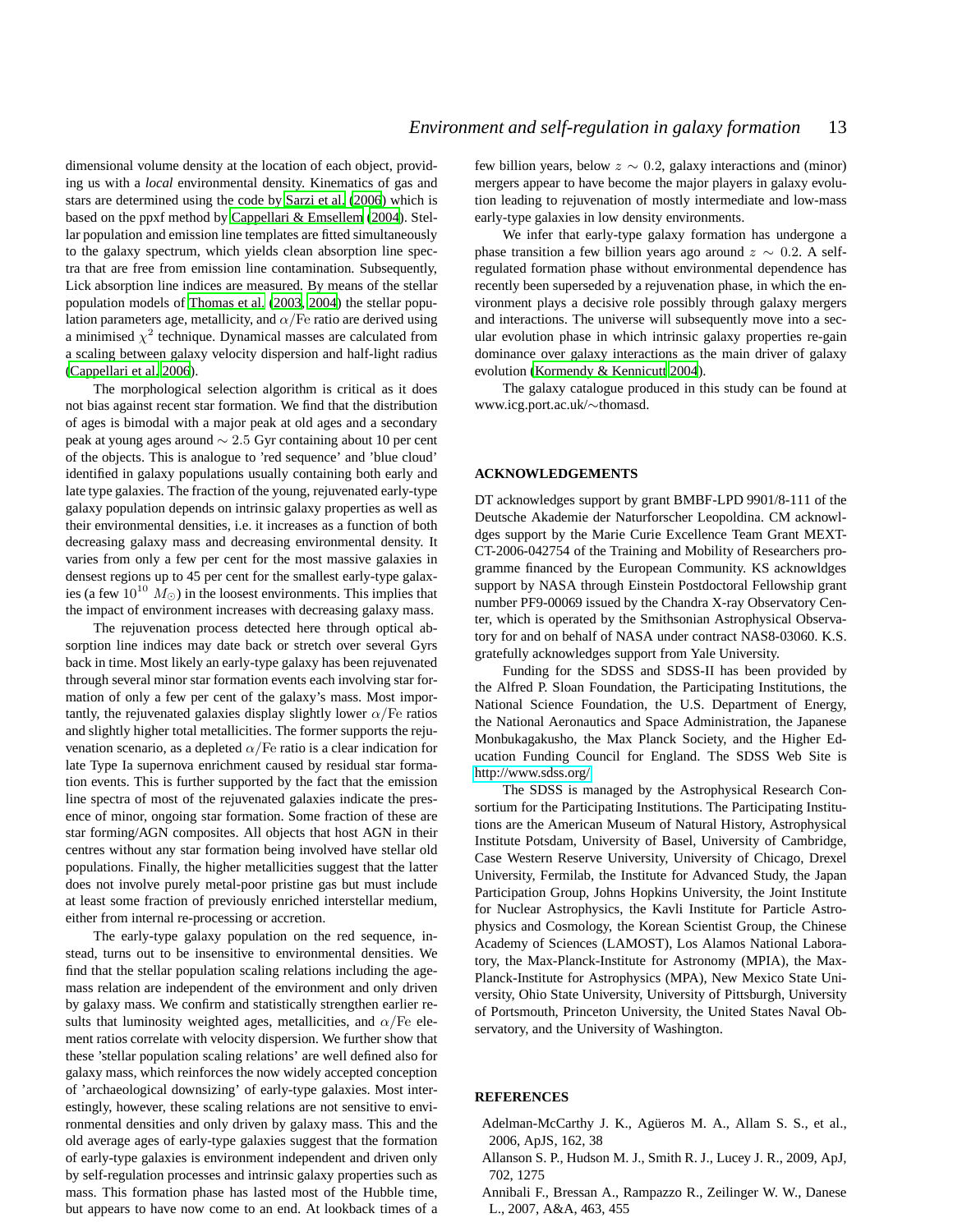- <span id="page-13-58"></span>Arrigoni M., Trager S. C., Somerville R. S., Gibson B. K., 2009, MNRAS, in press
- <span id="page-13-24"></span>Baldry I. K., Balogh M. L., Bower R. G., Glazebrook K., Nichol R. C., Bamford S. P., Budavari T., 2006, MNRAS, 373, 469
- <span id="page-13-37"></span>Baldwin J. A., Phillips M. M., Terlevich R., 1981, PASP, 93, 5
- <span id="page-13-7"></span>Balogh M. L., Smail I., Bower R. G., Ziegler B. L., Smith G. P., Davies R. L., Gaztelu A., Kneib J.-P., Ebeling H., 2002, ApJ, 566, 123
- <span id="page-13-4"></span>Bamford S., et al., 2009, MNRAS, 393, 1324
- <span id="page-13-61"></span>Bell E. F., Naab T., McIntosh D. H., Somerville R. S., Caldwell J. A. R., Barden M., Wolf C., Rix H.-W., Beckwith S. V., Borch A., Häussler B., Heymans C., Jahnke K., Jogee S., Koposov S., Meisenheimer K., Peng C. Y., Sanchez S. F., Wisotzki L., 2006, ApJ, 640, 241
- <span id="page-13-13"></span>Bell E. F., Wolf C., Meisenheimer K., Rix H., Borch A., Dye S., Kleinheinrich M., Wisotzki L., McIntosh D. H., 2004, ApJ, 608, 752
- <span id="page-13-40"></span>Bender R., 1990, A&A, 229, 441
- <span id="page-13-59"></span>Bernardi M., et al., 1998, ApJ, 508, 143
- <span id="page-13-20"></span>Bernardi M., Nichol R. C., Sheth R. K., Miller C. J., Brinkmann J., 2006, AJ, 131, 1288
- <span id="page-13-19"></span>Bernardi M., Sheth R. K., Annis J., et al., 2003, AJ, 125, 1817
- <span id="page-13-46"></span>Binney J., 2004, MNRAS, 347, 1093
- <span id="page-13-8"></span>Blumenthal G. R., Faber S. M., Primack J. R., Rees M. J., 1984, Nature, 311, 517
- <span id="page-13-52"></span>Bower R. G., Benson A. J., Malbon R., Helly J. C., Frenk C. S., Baugh C. M., Cole S., Lacey C. G., 2006, MNRAS, 370, 645
- <span id="page-13-14"></span>Bundy K., Ellis R. S., Conselice C. J., Taylor J. E., Cooper M. C., Willmer C. N. A., Weiner B. J., Coil A. L., Noeske K. G., Eisenhardt P. R. M., 2006, ApJ, 651, 120
- <span id="page-13-26"></span>Caldwell N., Rose J. A., Concannon K. D., 2003, AJ, 125, 2891
- <span id="page-13-41"></span>Cappellari M., Bacon R., Bureau M., et al., 2006, MNRAS, 366, 1126
- <span id="page-13-21"></span>Cappellari M., Emsellem E., 2004, PASP, 116, 138
- <span id="page-13-22"></span>Carson D., 2007, Phd thesis, University of Portsmouth, Portsmouth
- <span id="page-13-53"></span>Cattaneo A., Blaizot J., Devriendt J., Guiderdoni B., 2005, MN-RAS, 364, 407
- <span id="page-13-56"></span>Cattaneo A., Blaizot J., Weinberg D. H., Kereš D., Colombi S., Davé R., Devriendt J., Guiderdoni B., Katz N., 2007, MNRAS, 377, 63
- <span id="page-13-54"></span>Cattaneo A., Dekel A., Devriendt J., Guiderdoni B., Blaizot J., 2006, MNRAS, 370, 1651
- <span id="page-13-49"></span>Cattaneo A., Faber S. M., Binney J., Dekel A., Kormendy J., Mushotzky R., Babul A., Best P. N., Brüggen M., Fabian A. C., Frenk C. S., Khalatyan A., Netzer H., Mahdavi A., Silk J., Steinmetz M., Wisotzki L., 2009, Nature, 460, 213
- <span id="page-13-57"></span>Cavaliere A., Menci N., 2007, ArXiv e-prints, 704
- <span id="page-13-45"></span>Cid Fernandes R., Asari N. V., Sodre Jr. L., Stasinska G., Mateus A., Torres-Papaqui J. P., Schoenell W., . 2007, MNRAS, 375, L16
- <span id="page-13-28"></span>Clemens M. S., Bressan A., Nikolic B., Alexander P., Annibali F., Rampazzo R., 2006, MNRAS, 370, 702
- Clemens M. S., Bressan A., Nikolic B., Rampazzo R., 2009, MN-RAS, 392, L35
- <span id="page-13-11"></span>Collobert M., Sarzi M., Davies R. L., Kuntschner H., Colless M., 2006, MNRAS, 370, 1213
- <span id="page-13-62"></span>Cooper M. C., Gallazzi A., Newman J. A., Yan R., 2009, MNRAS, p. submitted
- <span id="page-13-42"></span>Cowie L. L., Songaila A., Hu E. M., Cohen J. G., 1996, AJ, 112, 839
- <span id="page-13-51"></span>Croton D. J., Springel V., White S. D. M., De Lucia G., Frenk
- C. S., Gao L., Jenkins A., Kauffmann G., Navarro J. F., Yoshida N., 2006, MNRAS, 365, 11
- <span id="page-13-23"></span>Davies R. L., Sadler E. M., Peletier R. F., 1993, MNRAS, 262, 650
- <span id="page-13-9"></span>Davis M., Efstathiou G., Frenk C. S., White S. D. M., 1985, ApJ, 292, 371
- <span id="page-13-12"></span>de la Rosa I. G., de Carvalho R. R., Vazdekis A., Barbuy B., 2007, AJ, 133, 330
- <span id="page-13-50"></span>De Lucia G., Springel V., White S. D. M., Croton D., Kauffmann G., 2006, MNRAS, 366, 499
- <span id="page-13-55"></span>Dekel A., Birnboim Y., 2006, MNRAS, 368, 2
- <span id="page-13-10"></span>Denicoló G., Terlevich R., Terlevich E., Forbes D. A., Terlevich A., 2005, MNRAS, 358, 813
- <span id="page-13-17"></span>di Serego Alighieri S., Lanzoni B., Jørgensen I., 2006, ApJ, 647, L99
- <span id="page-13-15"></span>di Serego Alighieri S., Vernet J., Cimatti A., Lanzoni B., Cassata P., Ciotti L., Daddi E., Mignoli M., Pignatelli E., Pozzetti L.,
- Renzini A., Rettura A., Zamorani G., 2005, A&A, 442, 125 Donas J., Deharveng J.-M., Rich R. M., et al., 2007, ApJS, 173,
- <span id="page-13-32"></span>597
- <span id="page-13-34"></span><span id="page-13-0"></span>Dorman B., O'Connell R. W., Rood R. T., 1995, ApJ, 442, 105 Dressler A., 1980, ApJ, 236, 351
- <span id="page-13-5"></span>Dressler A., Oemler A. J., Couch W. J., Smail I., Ellis R. S., Barger A., Butcher H., Poggianti B. M., Sharples R. M., 1997, ApJ, 490, 577
- <span id="page-13-39"></span>Faber S. M., Jackson R. E., 1976, ApJ, 204, 668
- <span id="page-13-6"></span>Fasano G., Poggianti B. M., Couch W. J., Bettoni D., Kjærgaard P., Moles M., 2000, ApJ, 542, 673
- <span id="page-13-18"></span>Feulner G., Hopp U., Botzler C. S., 2006, A&A, 451, L13
- <span id="page-13-27"></span>Gallazzi A., Charlot S., Brinchmann J., White S. D. M., 2006, MNRAS, 370, 1106
- <span id="page-13-43"></span>Gavazzi G., Bonfanti C., Sanvito G., Boselli A., Scodeggio M., 2002, ApJ, 576, 135
- <span id="page-13-1"></span>Goto T., Yamauchi C., Fujita Y., Okamura S., Sekiguchi M., Smail I., Bernardi M., Gomez P. L., 2003, MNRAS, 346, 601
- <span id="page-13-47"></span>Granato G. L., De Zotti G., Silva L., Bressan A., Danese L., 2004, ApJ, 600, 580
- <span id="page-13-30"></span>Graves G. J., Faber S. M., Schiavon R. P., Yan R., 2007, ApJ, 671, 243
- <span id="page-13-31"></span>Greggio L., 1997, MNRAS, 285, 151
- <span id="page-13-36"></span>Greggio L., 2005, A&A, 441, 1055
- <span id="page-13-35"></span>Greggio L., Renzini A., 1983, A&A, 118, 217
- <span id="page-13-33"></span>Greggio L., Renzini A., 1990, ApJ, 364, 35
- <span id="page-13-60"></span>Haines C. P., La Barbera F., Mercurio A., Merluzzi P., Busarello G., 2006, ApJ, 647, L21
- <span id="page-13-44"></span>Heavens A., Panter B., Jimenez R., Dunlop J., 2004, Nature, 428, 625
- <span id="page-13-2"></span>Helsdon S. F., Ponman T. J., 2003, MNRAS, 339, L29
- <span id="page-13-3"></span>Holden B. P., Illingworth G. D., Franx M., Blakeslee J. P., Postman M., Kelson D. D., van der Wel A., Demarco R., Magee D. K., Tran K.-V., Zirm A., Ford H., Rosati P., Homeier N., 2007, ApJ, 670, 190
- <span id="page-13-48"></span>Hopkins P. F., Cox T. J., Kereš D., Hernquist L., 2008, ApJS, 175, 390
- <span id="page-13-29"></span>Jimenez R., Bernardi M., Haiman Z., Panter B., Heavens A. F., 2007, ArXiv Astrophysics e-prints
- <span id="page-13-25"></span>Jørgensen I., 1999, MNRAS, 306, 607
- <span id="page-13-16"></span>Jørgensen I., Chiboucas K., Flint K., Bergmann M., Barr J., Davies R., 2006, ApJ, 639, L9
- Kannappan S. J., Guie J. M., Baker A. J., 2009, AJ, 138, 579
- <span id="page-13-38"></span>Kauffmann G., Heckman T. M., Tremonti C., Brinchmann J.,
- Charlot S., White S. D. M., Ridgway S. E., Brinkmann J.,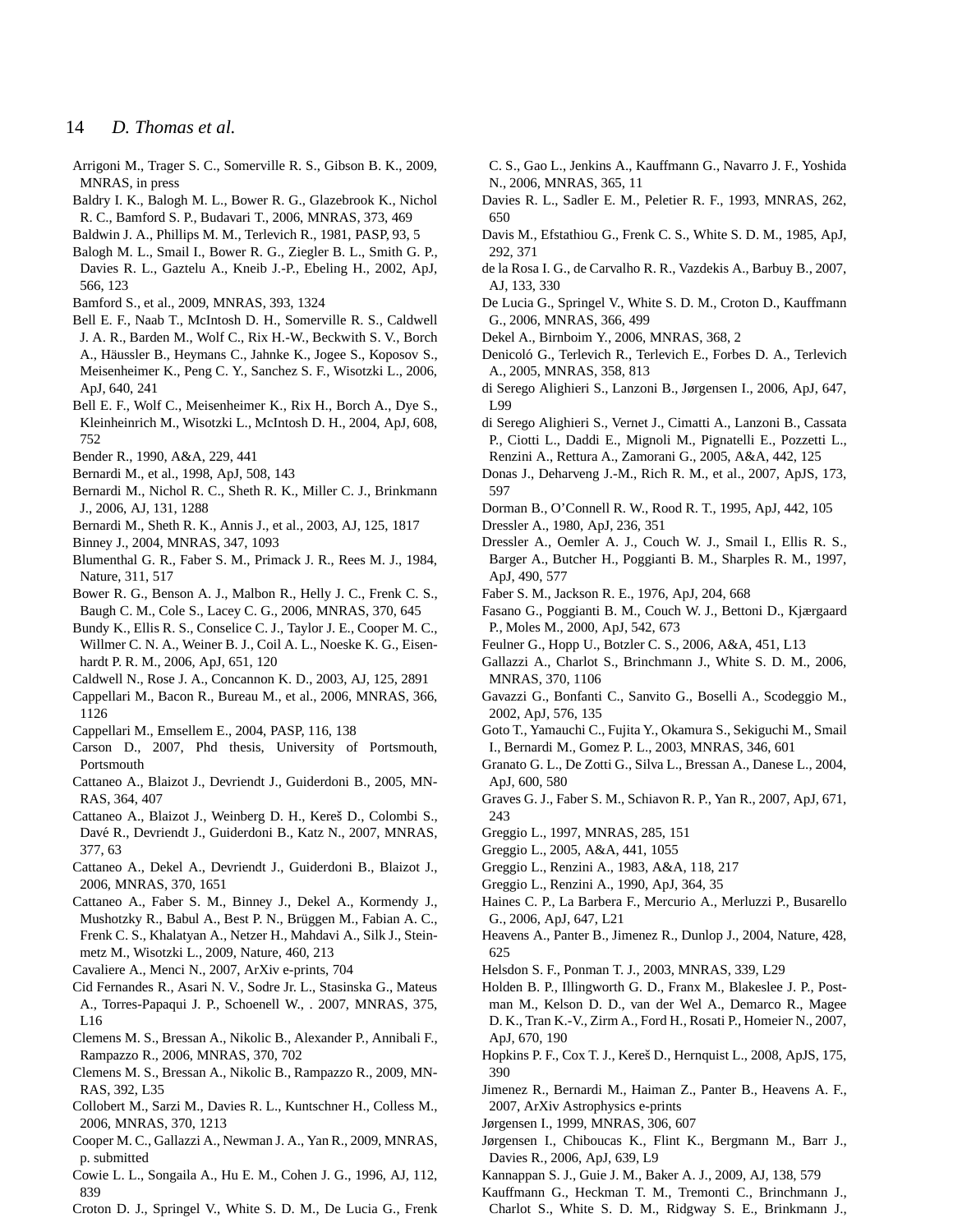- Fukugita M., Hall P. B., Ivezić Ž., Richards G. T., Schneider D. P., 2003, MNRAS, 346, 1055
- <span id="page-14-52"></span>Kewley L. J., Dopita M. A., Sutherland R. S., Heisler C. A., Trevena J., 2001, ApJ, 556, 121
- <span id="page-14-71"></span>Ko J., Im M., 2005, Journal of Korean Astronomical Society, 38, 149
- <span id="page-14-9"></span>Kodama T., Smail I., 2001, MNRAS, 326, 637
- <span id="page-14-21"></span>Koo D. C., Datta S., Willmer C. N. A., Simard L., Tran K.-V., Im M., 2005, ApJ, 634, L5
- <span id="page-14-50"></span>Kormendy J., Fisher D. B., Cornell M. E., Bender R., 2009, ApJS, 182, 216
- <span id="page-14-68"></span>Kormendy J., Kennicutt R. C., 2004, ARA&A, 42, 603
- <span id="page-14-3"></span>Kuehn F., Ryden B. S., 2005, ApJ, 634, 1032
- <span id="page-14-39"></span>Kuntschner H., 2000, MNRAS, 315, 184
- <span id="page-14-40"></span>Kuntschner H., Lucey J. R., Smith R. J., Hudson M. J., Davies R. L., 2001, MNRAS, 323, 615
- <span id="page-14-13"></span>Kuntschner H., Smith R. J., Colless M., Davies R. L., Kaldare R., Vazdekis A., 2002, MNRAS, 337, 172
- <span id="page-14-70"></span>La Barbera F., de Carvalho R. R., Gal R. R., Busarello G., Merluzzi P., Capaccioli M., Djorgovski S. G., 2005, ApJ, 626, L19
- <span id="page-14-46"></span>Lee H., Yoon S., Lee Y., 2000, AJ, 120, 998
- <span id="page-14-25"></span>Lintott C. J., Schawinski K., Slosar A., Land K., Bamford S., Thomas D., Raddick M. J., Nichol R. C., Szalay A., Andreescu D., Murray P., Vandenberg J., 2008, MNRAS, 389, 1179
- <span id="page-14-11"></span>Longhetti M., Bressan A., Chiosi C., Rampazzo R., 2000, A&A, 353, 917
- <span id="page-14-31"></span>Maraston C., Greggio L., Renzini A., Ortolani S., Saglia R. P., Puzia T., Kissler-Patig M., 2003, A&A, 400, 823
- <span id="page-14-32"></span>Maraston C., Strömbäck G., Thomas D., Wake D. A., Nichol R. C., 2009, MNRAS, 394, L107
- <span id="page-14-45"></span>Maraston C., Thomas D., 2000, ApJ, 541, 126
- <span id="page-14-48"></span>Matteucci F., 1994, A&A, 288, 57
- <span id="page-14-47"></span>Matteucci F., Greggio L., 1986, A&A, 154, 279
- <span id="page-14-33"></span>Mehlert D., Thomas D., Saglia R. P., Bender R., Wegner G., 2003, A&A, 407, 423
- <span id="page-14-1"></span>Melnick J., Sargent W. L. W., 1977, ApJ, 215, 401
- <span id="page-14-16"></span>Mendes de Oliveira C., Coelho P., González J. J., Barbuy B., 2005, AJ, 130, 55
- <span id="page-14-53"></span>Miller C. J., Nichol R. C., Gómez P. L., Hopkins A. M., Bernardi M., 2003, ApJ, 597, 142
- <span id="page-14-60"></span>Miller L., Percival W. J., Croom S. M., Babić A., 2006, A&A, 459, 43
- <span id="page-14-64"></span>Monaco P., Fontanot F., Taffoni G., 2007, MNRAS, 375, 1189
- <span id="page-14-54"></span>Morganti R., de Zeeuw P. T., Oosterloo T. A., McDermid R. M., Krajnović D., Cappellari M., Kenn F., Weijmans A., Sarzi M., 2006, MNRAS, 371, 157
- <span id="page-14-66"></span>Nagashima M., Lacey C. G., Okamoto T., Baugh C. M., Frenk C. S., Cole S., 2005, MNRAS, 363, L31
- <span id="page-14-56"></span>Neistein E., van den Bosch F. C., Dekel A., 2006, MNRAS, 372, 933
- <span id="page-14-42"></span>Nelan J. E., et al., 2005, ApJ, 632, 137
- <span id="page-14-63"></span>Nesvadba N. P. H., Lehnert M. D., De Breuck C., Gilbert A. M., van Breugel W., 2008, A&A, 491, 407
- <span id="page-14-0"></span>Oemler A. J., 1974, ApJ, 194, 1
- <span id="page-14-7"></span>Pannella M., Gabasch A., Goranova Y., Drory N., Hopp U., Noll S., Saglia R. P., Strazzullo V., Bender R., 2009, ApJ, 701, 787
- <span id="page-14-57"></span>Panter B., Jimenez R., Heavens A. F., Charlot S., 2007, MNRAS, 378, 1550
- <span id="page-14-4"></span>Park C., Choi Y.-Y., Vogeley M. S., III G. R. J., Blanton M. R., 2007, ApJ, 658, 898
- <span id="page-14-38"></span>Percival W., Nichol R. C., Eisenstein D. J., et al., 2007, ApJ, 657, 645
- <span id="page-14-67"></span>Pipino A., Devriendt J. E. G., Thomas D., Silk J., Kaviraj S., 2009, A&A, p. in press
- <span id="page-14-12"></span>Poggianti B., et al., 2001a, ApJ, 563, 118
- <span id="page-14-41"></span>Poggianti B., et al., 2001b, ApJ, 562, 689
- <span id="page-14-2"></span>Postman M., Geller M. J., 1984, ApJ, 281, 95
- <span id="page-14-72"></span>Pozzetti L., et al., 2010, A&A, submitted, [arXiv:0907.5416](http://arxiv.org/abs/0907.5416)
- <span id="page-14-15"></span>Proctor R. N., Forbes D. A., Hau G. K. T., Beasley M. A., De Silva
- G. M., Contreras R., Terlevich A. I., 2004, MNRAS, 349, 1381
- <span id="page-14-29"></span>Proctor R. N., Sansom A. E., 2002, MNRAS, 333, 517
- <span id="page-14-19"></span>Rakos K., Schombert J., Odell A., 2007, ApJ, 658, 929
- <span id="page-14-34"></span>Rawle T. D., Smith R. J., Lucey J. R., Swinbank A. M., 2008, MNRAS, 389, 1891
- <span id="page-14-20"></span>Renzini A., 2006, ARA&A, 44, 141
- <span id="page-14-61"></span>Renzini A., 2009, MNRAS, 398, L58
- <span id="page-14-35"></span>Saglia R. P., Maraston C., Greggio L., Bender R., Ziegler B., 2000, A&A, 360, 911
- <span id="page-14-18"></span>Sánchez-Blázquez P., Gorgas J., Cardiel N., González J. J., 2006, A&A, 457, 809
- <span id="page-14-26"></span>Sarzi M., Falcón-Barroso J., Davies R. L., Bacon R., Bureau M., Cappellari M., de Zeeuw P. T., Emsellem E., Fathi K., Krajnović D., Kuntschner H., McDermid R. M., Peletier R. F., 2006, mnras, 366, 1151
- <span id="page-14-17"></span>Schawinski K., Kaviraj S., Khochfar S., et al., 2007a, ApJS, 173, 512
- <span id="page-14-55"></span>Schawinski K., Khochfar S., Kaviraj S., et al., 2006, Nature, 442, 888
- <span id="page-14-62"></span>Schawinski K., Lintott C. J., Thomas D., Kaviraj S., Viti S., Silk J., Maraston C., Sarzi M., Yi S. K., Joo S., Daddi E., Bayet E., Bell T., Zuntz J., 2009a, ApJ, 690
- <span id="page-14-43"></span>Schawinski K., Lintott C., Thomas D., Sarzi M., Andreescu D., Bamford S. P., Kaviraj S., Khochfar S., Land K., Murray P., Nichol R. C., Raddick M. J., Slosar A., Szalay A., Vandenberg J., Yi S. K., 2009b, MNRAS, 396, 818
- <span id="page-14-24"></span>Schawinski K., Thomas D., Sarzi M., Maraston C., Kaviraj S.,Joo S.-J., Yi S. K., Silk J., 2007b, MNRAS, 382, 1415
- <span id="page-14-44"></span>Serra P., Trager S., 2007, MNRAS, 374, 769
- <span id="page-14-59"></span>Silk J., 2005, MNRAS, 364, 1337
- <span id="page-14-58"></span>Silk J., Rees M. J., 1998, A&A, 331, L1
- <span id="page-14-6"></span>Smith G. P., Treu T., Ellis R. S., Moran S. M., Dressler A., 2005, ApJ, 620, 78
- <span id="page-14-69"></span>Smith R. J., Hudson M. J., Lucey J. R., Nelan J. E., Wegner G. A., 2006, MNRAS, 369, 1419
- <span id="page-14-5"></span>Sorrentino G., Antonuccio-Delogu V., Rifatto A., 2006, A&A, 460, 673
- <span id="page-14-23"></span>Strazzullo V., Rosati P., Stanford S. A., Lidman C., Nonino M., Demarco R., Eisenhardt P. E., Ettori S., Mainieri V., Toft S., 2006, A&A, 450, 909
- <span id="page-14-36"></span>Tamura N., Kobayashi C., Arimoto N., Kodama T., Ohta K., 2000, AJ, 119, 2134
- <span id="page-14-22"></span>Tanaka M., Kodama T., Arimoto N., Okamura S., Umetsu K., Shi-
- masaku K., Tanaka I., Yamada T., 2005, MNRAS, 362, 268
- <span id="page-14-8"></span>Tasca L. A. M., et al., 2009, A&A, 503, 379
- <span id="page-14-37"></span>Tegmark M., et al., 2006, Phys. Rev. D, 74, 123507
- <span id="page-14-51"></span>Temi P., Brighenti F., Mathews W. G., 2005, ApJ, 635, L25
- <span id="page-14-14"></span>Terlevich A., Forbes D., 2002, MNRAS, 330, 547
- <span id="page-14-65"></span>Thomas D., 1999, MNRAS, 306, 655
- <span id="page-14-30"></span>Thomas D., Davies R. L., 2006, MNRAS, 366, 510
- <span id="page-14-49"></span>Thomas D., Greggio L., Bender R., 1999, MNRAS, 302, 537
- <span id="page-14-27"></span>Thomas D., Maraston C., Bender R., 2003, MNRAS, 339, 897
- <span id="page-14-10"></span>Thomas D., Maraston C., Bender R., Mendes de Oliveira C., 2005, ApJ, 621, 673
- <span id="page-14-28"></span>Thomas D., Maraston C., Korn A., 2004, MNRAS, 351, L19